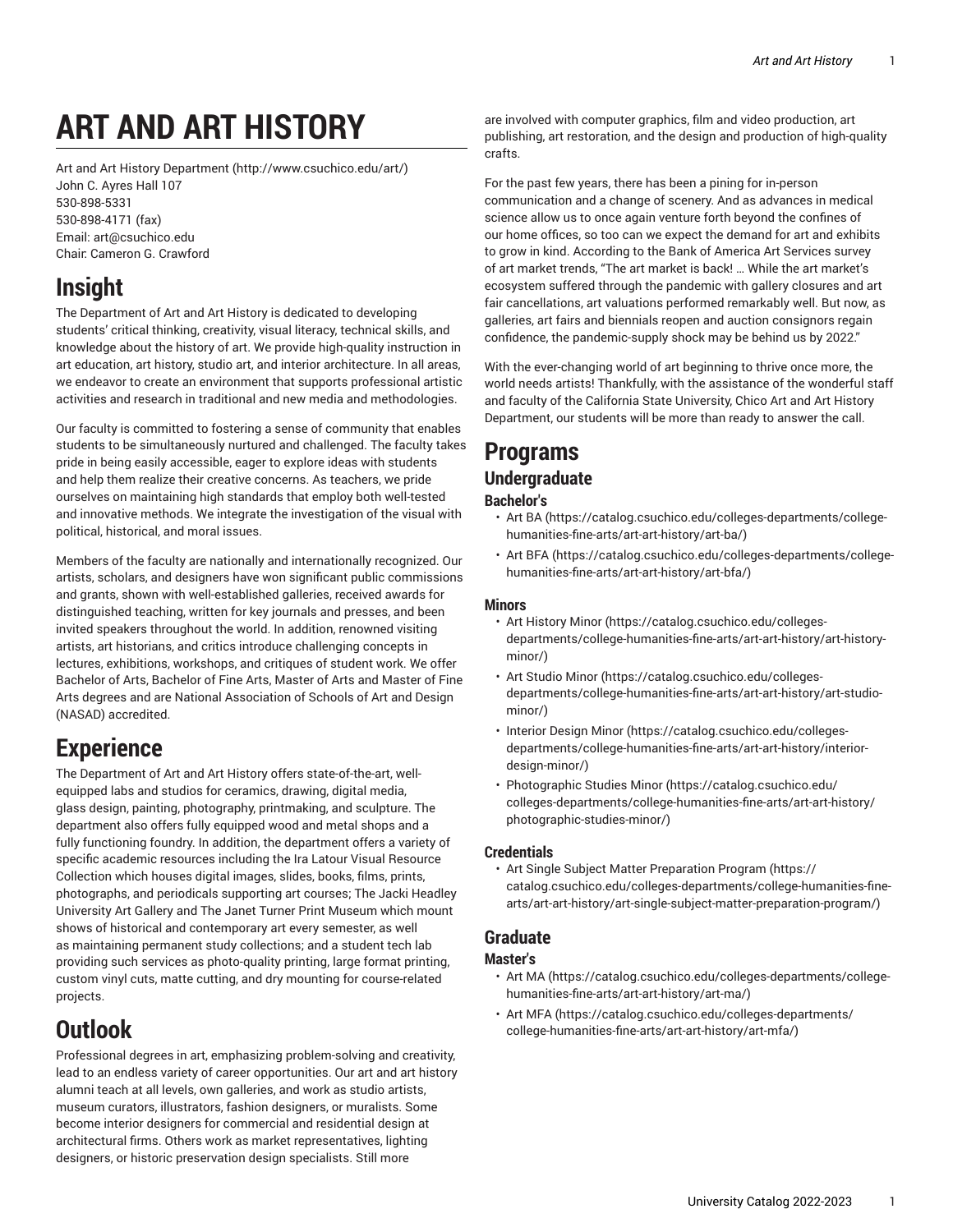# **Art**

#### **ARTS 122 2D Design 3 Units**

**Typically Offered:** Fall and spring

Foundation studies in the elements and principles of art and design as applied to 2D media. Includes critical thinking and conceptual development, materials and methods, and additive and subtractive color theories and applications. 6 hours activity. (000720)

#### **Grade Basis:** Graded

**Repeatability:** You may take this course for a maximum of 3 units **Course Attributes:** Lower Division

#### **ARTS 123 3D Design 3 Units**

Foundation studies in the elements and principles of art and design as applied to 3D media. Includes critical thinking and conceptual development leading to design and construction, materials and methods, and use of color. 6 hours activity. (000721)

**Grade Basis:** Graded

**Repeatability:** You may take this course for a maximum of 3 units **Course Attributes:** Lower Division

#### **ARTS 125 Basic Drawing 3 Units**

**Typically Offered:** Fall and spring

**Typically Offered:** Fall and spring

Beginning drawing techniques based on studio disciplines. A variety of approaches and materials will be used. 6 hours activity. (000710) **Grade Basis:** Graded

**Repeatability:** You may take this course for a maximum of 3 units **Course Attributes:** Lower Division

#### **ARTS 126 Basic Life Drawing 3 Units**

**Prerequisite:** ARTS 125 or faculty permission.

**Typically Offered:** Fall and spring

Interpretive drawing techniques with expressive use of graphic media, including color. An introduction to drawing the human body will comprise a major portion of the course. 6 hours activity. (000711) **Grade Basis:** Graded

**Repeatability:** You may take this course for a maximum of 3 units **Course Attributes:** Lower Division

#### **ARTS 195 Introduction to Theory and Practice 3 Units Typically Offered:** Fall only

Introduction to the foundations and skills essential for success in the fine art disciplines with a focus on critical thinking; community and civic engagement; research; professionalism; and environmentally sustainable practices. Students engage diverse cultural and theoretical perspectives for examining visual art experiences through lectures, field trips, discussion, hands-on exercises, and contemporary art examples. Students are introduced to best practices in the field and to resources in the University and community. 2 hours activity, 2 hours lecture. (021891)

**Grade Basis:** Graded

**Repeatability:** You may take this course for a maximum of 3 units **Course Attributes:** Lower Division

#### **ARTS 198 Special Topics 1-3 Units**

**Prerequisite:** Department permission.

**Typically Offered:** Fall and spring

This course is for special topics offered for 1.0-3.0 units. Typically the topic is offered on a one-time-only basis and may vary from term to term and be different for different sections. See the Class Schedule for the specific topic being offered. 3 hours lecture. (000739)

**Grade Basis:** Graded

**Repeatability:** You may take this course more than once **Course Attributes:** Lower Division

#### **ARTS 227 Introduction to Painting 3 Units Typically Offered:** Fall and spring

This course presents basic instruction in the techniques of painting and in the preparation of various supports. Emphasis will be placed on developing appreciation for the painted surface, and on the expressive potential of shape, color, and texture, as they relate to space and composition. Although some painting exercises are directed by the instructor, student self-motivation is expected. Several projects will be developed by the student. 6 hours activity. (000718) **Grade Basis:** Graded

**Repeatability:** You may take this course for a maximum of 3 units **Course Attributes:** Lower Division

#### **ARTS 230 Introduction to Printmaking 3 Units Typically Offered:** Fall and spring

Introduction to fine art printmaking processes, with equal emphasis on idea development and technique. Students experience a variety of print methods, such as, etching, linoleum, screen print, and photographic printmaking through demonstrations, lectures, and gallery visits. 6 hours activity. (000730)

**Grade Basis:** Graded

**Repeatability:** You may take this course for a maximum of 3 units **Course Attributes:** Lower Division

#### **ARTS 240 Introduction to Fine Art Photography 3 Units Typically Offered:** Fall and spring

This course provides an introduction to the theory and application of photography as a fine art. Basic digital photographic skills and techniques are emphasized. Primary emphasis on the place of photography in art history, current art theory, and issues in photographic representation. 6 hours activity. (000738)

**Grade Basis:** Graded

**Repeatability:** You may take this course for a maximum of 3 units **Course Attributes:** Lower Division

#### **ARTS 241 Introduction to Traditional(Film-Based) Photography 3 Units Typically Offered:** Fall and spring

This course provides an introduction to the fundamental theories, vocabularies and techniques of traditional chemical-based photography. Course content includes basic film and darkroom techniques and their application to building visual competency in the creation of lensbased imagery. Film camera required. Open to non-majors. 6 hours activity. (021085)

**Grade Basis:** Graded

**Repeatability:** You may take this course for a maximum of 3 units **Course Attributes:** Lower Division

### **ARTS 250 Introduction to Digital Media 3 Units**

**Prerequisite:** ARTS 122 or ARTS 125, sophomore standing. **Typically Offered:** Fall and spring

This is a foundation computer course for studio artists. The course covers basic instruction using computers for painting, vector drawing, image processing, photographic composites, typography/words as art, animation, research, and internet publishing. Emphasis is on conceptual and creative processes. Art and design principles, aesthetic decision making, visual effectiveness, digital ethics, and sustainability are addressed. Basic drawing skills strongly recommended. 6 hours activity. (000737)

#### **Grade Basis:** Graded

**Repeatability:** You may take this course for a maximum of 3 units **Course Attributes:** Lower Division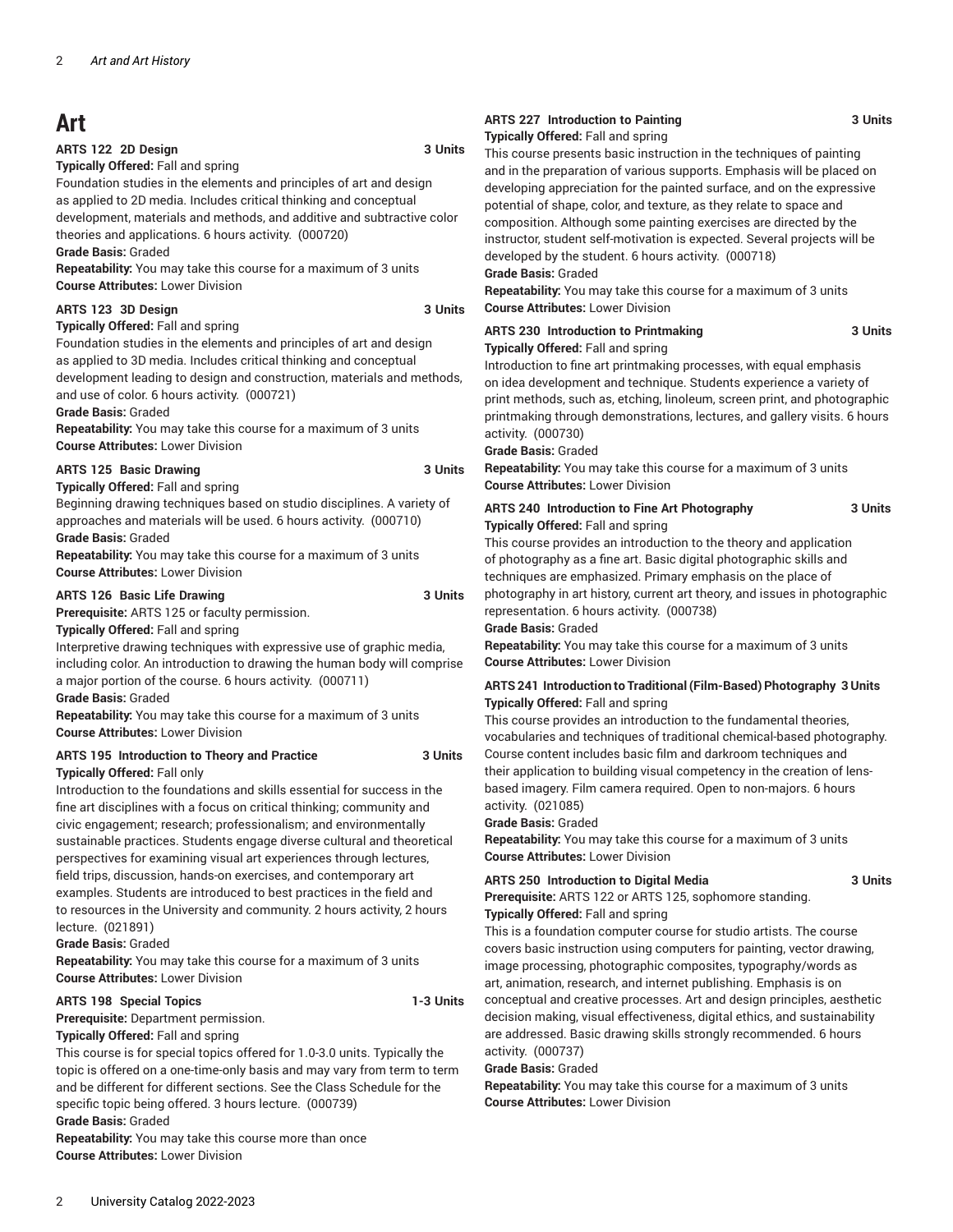### **ARTS 260 Introduction to Ceramics 3 Units**

**Typically Offered:** Fall and spring

Development of ideas through introduction to handbuilding techniques, using the pinch, coil, slab, and mold methods of construction.

Experimentation with a variety of low-fire glazes, and other low-fire surface treatments. 6 hours activity. (000714)

**Grade Basis:** Graded

**Repeatability:** You may take this course for a maximum of 3 units **Course Attributes:** Lower Division

#### **ARTS 270 Introduction to Sculpture 3 Units Typically Offered:** Fall and spring

Introduction to the concepts, tools, and processes of contemporary sculpture in a variety of materials, which may include clay, plaster, wood, fabric, cardboard, metal, and found objects. Emphasis on person creative growth and expression. 6 hours activity. (000726)

#### **Grade Basis:** Graded

**Repeatability:** You may take this course for a maximum of 3 units **Course Attributes:** Lower Division

#### **ARTS 276 Introduction to Glass Art 3 Units**

#### **Prerequisite:** Faculty permission. **Typically Offered:** Fall and spring

An introduction to glass as a visual art medium using the techniques of off-hand glass blowing, sheet glass fabrication, and other related techniques. Emphasis is on the development of sculptural ideas. 6 hours activity. (000717)

#### **Grade Basis:** Graded

**Repeatability:** You may take this course for a maximum of 3 units **Course Attributes:** Lower Division

#### **ARTS 325 Intermediate Drawing 3 Units**

**Prerequisite:** ARTS 122; ARTS 125; ARTS 126; or faculty permission. **Typically Offered:** Fall and spring

The exploration of a broad number of media and and techniques through a number of structured assignments. The exposure of the drawing student to current technical possibilities which extend and broaden the concept of drawing. 6 hours activity. (000740)

#### **Grade Basis:** Graded

**Repeatability:** You may take this course for a maximum of 6 units **Course Attributes:** Upper Division

#### **ARTS 326 Intermediate Life Drawing 3 Units**

**Prerequisite:** ARTS 125; ARTS 126; or faculty permission.

**Typically Offered:** Fall and spring

An emphasis on form development and composition using the human figure. 6 hours activity. (000752)

**Grade Basis:** Graded

**Repeatability:** You may take this course for a maximum of 6 units **Course Attributes:** Upper Division

### **ARTS 327 Intermediate Painting 3 Units**

**Prerequisite:** ARTS 122; ARTS 125; ARTS 126; ARTS 227; or faculty permission.

### **Typically Offered:** Fall and spring

Instruction in the course builds upon techniques acquired in Beginning Painting. Emphasis will be placed upon learning technical skills and on developing enough control over painting media to permit exploration of personal modes of expression. Because the assignments are flexible, the student is expected to bring a knowledge of drawing, design, and color to the painting studio. 6 hours activity. (000743)

**Grade Basis:** Graded

**Repeatability:** You may take this course for a maximum of 6 units **Course Attributes:** Upper Division

## **ARTS 328 Intermediate Life Painting 3 Units**

**Prerequisite:** ARTS 122; ARTS 125; ARTS 126; ARTS 227; or faculty permission.

**Typically Offered:** Inquire at department

Extends basic observational painting techniques using oil, acrylic, and water media, both transparent and opaque with canvas, panel, and paper substrates. Emphasis on technical understanding and beginning development of personal expression and will include life painting with the human form and plein air painting processes. 6 hours activity. (000744) **Grade Basis:** Graded

**Repeatability:** You may take this course for a maximum of 6 units **Course Attributes:** Upper Division

#### **ARTS 331 Intermediate Printmaking: Intaglio 3 Units Prerequisite:** ARTS 230 or faculty permission.

**Typically Offered:** Fall and spring

An intensive exploration of intaglio processes, focusing primarily on etching, through demonstrations, lectures and gallery visits. Emphasis is placed on the individual development of imagery, concept, and technical skill. Students are expected to have knowledge of drawing and design. 6 hours activity. (000762)

**Grade Basis:** Graded

**Repeatability:** You may take this course for a maximum of 6 units **Course Attributes:** Upper Division

|  | ARTS 332 Intermediate Printmaking: Silkscreen | 3 Units |
|--|-----------------------------------------------|---------|
|--|-----------------------------------------------|---------|

#### **Typically Offered:** Fall and spring

**Prerequisite:** ARTS 230 or faculty permission.

This course explores the materials and methods of fine art screen printing, through demonstrations, lectures, and gallery visits. Emphasis is place don the individual development of imagery, concept, and technical skill. Students are expected to have knowledge of drawing, design, and color. 6 hours activity. (000763)

#### **Grade Basis:** Graded

**Repeatability:** You may take this course for a maximum of 6 units **Course Attributes:** Upper Division

#### **ARTS 333 Intermediate Printmaking: Lithography 3 Units**

**Prerequisite:** ARTS 230 or faculty permission. **Typically Offered:** Fall and spring

An intensive exploration of stone and photographic lithography processes through demonstrations, lectures and gallery visits. Emphasis is placed on the individual development of imagery, concept, and technical skill. Students are expected to have knowledge of drawing and design. 6 hours activity. (000764)

#### **Grade Basis:** Graded

**Repeatability:** You may take this course for a maximum of 6 units **Course Attributes:** Upper Division

## **ARTS 334 Intermediate Printmaking: Relief 3 Units**

#### **Prerequisite:** ARTS 230 or faculty permission.

**Typically Offered:** Fall and spring

An intensive exploration of relief printing techniques, primarily from wood, through demonstrations, lectures, and gallery visits. Emphasis is placed on the individual development of imagery, concept, and technical skill. Students are expected to have knowledge of drawing, design, and color. 6 hours activity. (000765)

#### **Grade Basis:** Graded

**Repeatability:** You may take this course for a maximum of 6 units **Course Attributes:** Upper Division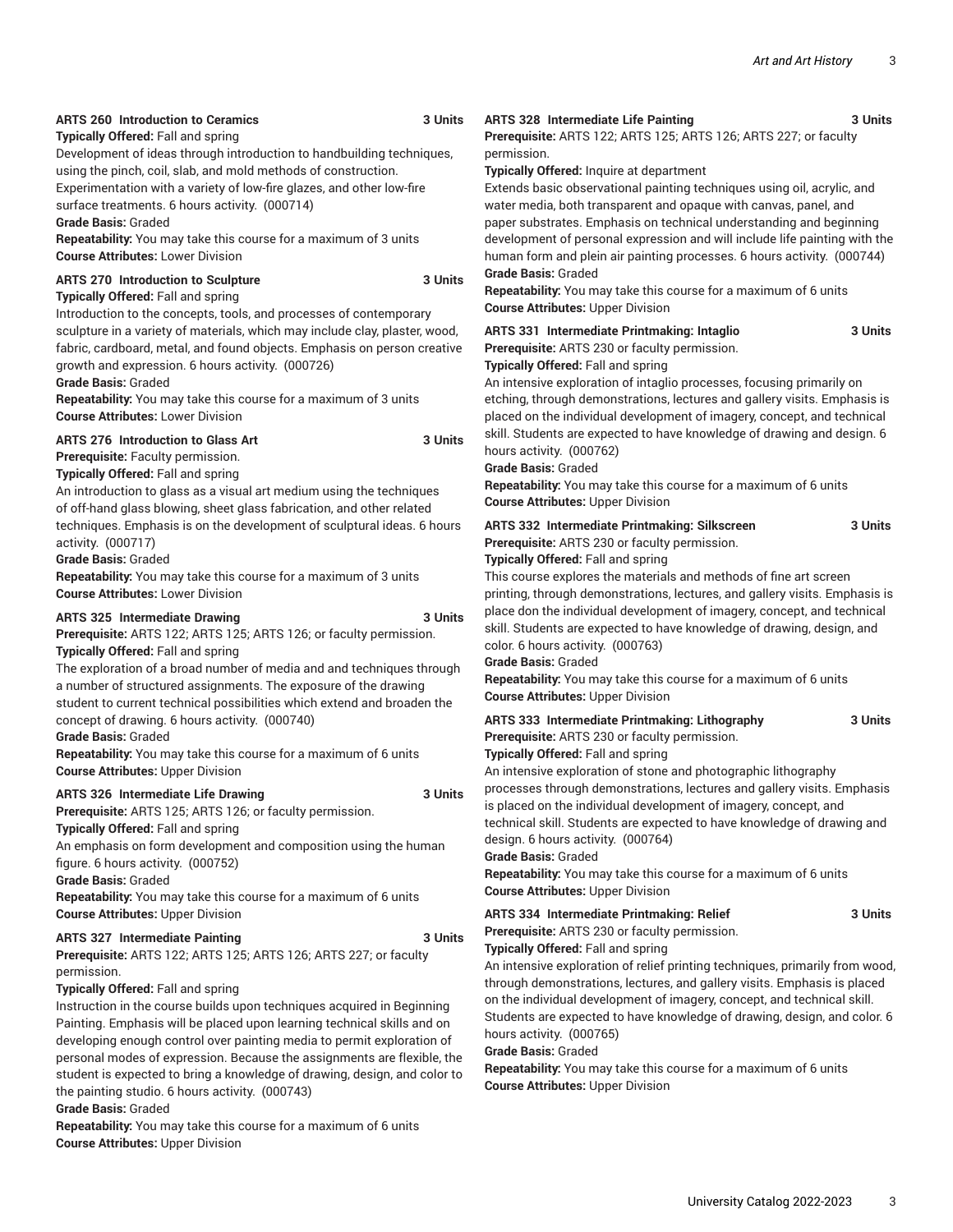#### **ARTS 340 Topics in Photography 3 Units**

**Prerequisite:** Introductory photography course on the college level, or faculty permission.

**Typically Offered:** Fall and spring

Varied topics in photographic practice at the intermediate level. Concentration on the development of the conceptual, expressive, and aesthetics of photography. Topical photographic experiences are used to help build personal portfolios that demonstrate understanding of the relationships between content, form, technique, and its audience. 6 hours activity. (000786)

#### **Grade Basis:** Graded

**Repeatability:** You may take this course for a maximum of 12 units **Course Attributes:** Upper Division

#### **ARTS 343 Fine Art Non-Silver Photography 3 Units**

**Prerequisite:** Introductory photography course at the college level or faculty permission.

**Typically Offered:** Fall and spring

This course provides an introduction to contemporary techniques and aesthetics of non-silver photography. Both historical and non-traditional photographic processes and their application to fine art photography are covered in this course. 6 hours activity. (000789)

**Grade Basis:** Graded

**Repeatability:** You may take this course for a maximum of 3 units **Course Attributes:** Upper Division

#### **ARTS 350 Intermediate Digital Media 3 Units**

**Prerequisite:** ARTS 122, ARTS 125, ARTS 250.

**Typically Offered:** Fall and spring

Intermediate studies in digital media and electronic arts. Hands on exploration of digital media with focus on cross-media and interdisciplinary collaboration to create new media artworks; and understanding of presentation issues surrounding digital media for a variety of platforms. Course focus may vary each semester. 6 hours activity. (000770)

**Grade Basis:** Graded

**Repeatability:** You may take this course for a maximum of 6 units **Course Attributes:** Upper Division

#### **ARTS 352 Digital Illustration 3 Units**

**Prerequisite:** ARTS 122, ARTS 125, ARTS 250 or faculty permission. **Typically Offered:** Fall and spring

Studio art course which focuses on narrative illustration image making using digital image creation tools. Includes idea development, historical and social contexts of the illustrative image, and contemporary image making trends. 6 hours activity. (021723)

**Grade Basis:** Graded

**Repeatability:** You may take this course for a maximum of 6 units **Course Attributes:** Upper Division

#### **ARTS 361 Intermediate Ceramics 3 Units**

**Prerequisite:** ARTS 260 or equivalent experience in low-fire hand-building techniques; ARTS 122; ARTS 125.

**Typically Offered:** Fall and spring

Aesthetic exploration of ideas, using the potter's wheel and/or handbuilding techniques to create sculptural forms. Development of techniques in basic wheel-throwing and/or hand-building, clay body formulation, investigation of surface enrichment techniques, and kiln firing. 6 hours activity. (000746)

**Grade Basis:** Graded

**Repeatability:** You may take this course for a maximum of 6 units **Course Attributes:** Upper Division

### **ARTS 362 Intermediate Ceramics: Surface 3 Units**

**Prerequisite:** ARTS 361 or faculty permission.

**Typically Offered:** Inquire at department

This course provides a variety of approaches to surface enrichment techniques. The execution of the surface information learned in this course provides a more sophisticated avenue for expression. Includes individual approaches to problem solving, with an emphasis on concept development and the refinement of technical skills and related craftsmanship. 6 hours activity. (000750)

#### **Grade Basis:** Graded

**Repeatability:** You may take this course for a maximum of 6 units **Course Attributes:** Upper Division

| ARTS 363 Intermediate Ceramics: Mold Making | 3 Units |
|---------------------------------------------|---------|
| Prerequisite: ARTS 361.                     |         |

**Typically Offered:** Inquire at department

An investigation of the use and production of plaster molds and slip-casting technology as a tool for personal expression. Critical discussions on the nature of appropriate forms, multiples and duplicates as conceptual options in contemporary ceramics. Emphasis on concept development and the refinement of technical skills and related craftsmanship. 6 hours activity. (000751)

**Grade Basis:** Graded

**Repeatability:** You may take this course for a maximum of 6 units **Course Attributes:** Upper Division

**ARTS 371 Intermediate Sculpture: Materials & Methods 3 Units Prerequisite:** ARTS 270 or faculty permission.

**Typically Offered:** Fall and spring

Intermediate exploration of three-dimensional form, using a variety of methods, such as assemblage and metal fabrication, in a variety of materials, such as wood, plaster, metal, fabric, plastic, and/or nontraditional materials. Emphasis on experimentation, creative expression, and technical skill building. 6 hours activity. (000758) **Grade Basis:** Graded

**Repeatability:** You may take this course for a maximum of 6 units **Course Attributes:** Upper Division

**ARTS 372 Intermediate Sculpture: Fire Arts and Foundry 3 Units Prerequisite:** ARTS 270 or faculty permission.

**Typically Offered:** Fall and spring

Aesthetic development of form in bronze and aluminum through foundry processes including "lost wax", ceramic shell, casting, metal finishing, oxyacetylene, electric arc, and T.I.G. welding. 6 hours activity. (000759) **Grade Basis:** Graded

**Repeatability:** You may take this course for a maximum of 6 units **Course Attributes:** Upper Division

**ARTS 373 Intermediate Sculpture: The Body and Performance 3 Units Prerequisite:** ARTS 270 or faculty permission.

**Typically Offered:** Fall and spring

This intermediate sculpture course provides an in-depth study of the body as subject historical contexts. Emphasis on a wide variety of methods, materials, and processes centered around problem solving and developing an expressive response to the body as form. 6 hours activity. (000760)

**Grade Basis:** Graded

**Repeatability:** You may take this course for a maximum of 6 units **Course Attributes:** Upper Division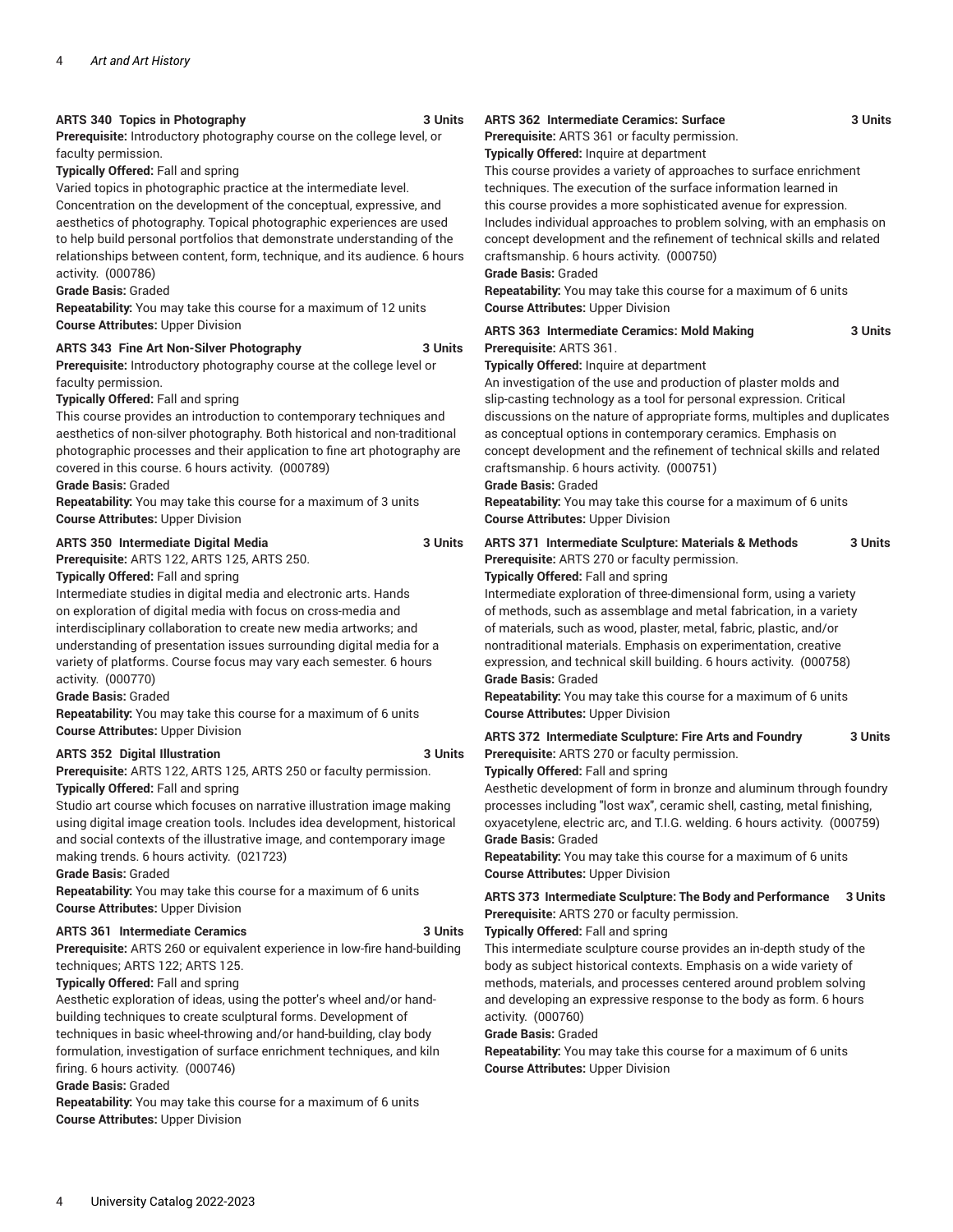### **ARTS 376 Intermediate Glass Art 3 Units**

**Prerequisite:** ARTS 276 and faculty permission.

**Typically Offered:** Fall and spring

Further studio practice in design and production of glass, using the techniques of free blowing, casting, fusing, and laminating. Emphasis is on idea development. 6 hours activity. (000754)

**Grade Basis:** Graded

**Repeatability:** You may take this course for a maximum of 6 units **Course Attributes:** Upper Division

### **ARTS 389 Internship in Art 1-3 Units**

**Typically Offered:** Fall and spring

This course is an internship offered for 1.0-3.0 units. You must register directly with a supervising faculty member. 3 hours lecture. (000785) **Grade Basis:** Graded

**Repeatability:** You may take this course for a maximum of 15 units **Course Attributes:** Upper Division

**ARTS 395 Professional Practices for the Studio Artist 3 Units Prerequisite:** Lower Division ARTS Option Requirements plus 6 units upper-division ARTS courses.

**Typically Offered:** Fall and spring

This course concentrates efforts in learning the tools needed for a successful art business. It includes writing resumes, cover letters, artist's statements, and press releases; gallery, grant, and public art proposals; web publishing; print and on-line exhibition materials; exhibition installations; and print-based and web reproduction of artwork. 3 hours activity. (021322)

**Grade Basis:** Graded

**Repeatability:** You may take this course for a maximum of 3 units **Course Attributes:** Upper Division

#### **ARTS 398 Special Topics 1-6 Units**

**Typically Offered:** Fall and spring

This course is for special topics offered for 1.0-3.0 units. Typically the topic is offered on a one-time-only basis and may vary from term to term and be different for different sections. See the Class Schedule for the specific topic being offered. 2 hours activity, 2 hours lecture. (000792) **Grade Basis:** Graded

**Repeatability:** You may take this course more than once **Course Attributes:** Upper Division

#### **ARTS 399 Special Problems 1-3 Units**

**Typically Offered:** Fall and spring

This course is an independent study of special problems and is offered for 1.0-3.0 units. 3 hours supervision. (000794)

**Grade Basis:** Credit/No Credit

**Repeatability:** You may take this course for a maximum of 6 units **Course Attributes:** Upper Division

#### **ARTS 425 Advanced Drawing 3 Units**

**Prerequisite:** ARTS 325 or faculty permission.

**Typically Offered:** Fall and spring An exploration in drawing in depth both as an expressive and descriptive medium. A variety of drawing media and any number of personal directions. Recommended for art majors. Six hours of personal directgrading system will be used. 6 hours activity. (000795) **Grade Basis:** Graded

**Repeatability:** You may take this course for a maximum of 12 units **Course Attributes:** Upper Division

#### **ARTS 426 Advanced Life Drawing 3 Units Prerequisite:** ARTS 326 or faculty permission. **Typically Offered:** Fall and spring

Study of human form based upon the human figure using a variety of media. 6 hours activity. (000810) **Grade Basis:** Graded

**Repeatability:** You may take this course for a maximum of 12 units **Course Attributes:** Upper Division

#### **ARTS 427 Advanced Painting 3 Units**

**Prerequisite:** ARTS 327 or faculty permission. **Typically Offered:** Fall and spring

This course stresses the generating of artistic ideas and encourages students to develop increased awareness of personal motivations to produce art. Students will be expected to produce a number of works which begin to demonstrate cohesive content. Students attempting this course are expected to be highly knowledgeable with regard to material and should be highly motivated, because assignments are highly personalized. 6 hours activity. (000798)

**Grade Basis:** Graded

**Repeatability:** You may take this course for a maximum of 12 units **Course Attributes:** Upper Division

#### **ARTS 428 Advanced Life Painting 3 Units**

**Prerequisite:** ARTS 327; ARTS 328; or faculty permission. **Typically Offered:** Inquire at department

Advanced study in observational parting techniques using panel, canvas, and paper substrates. Course includes figurative painting as well as plein air painting experiences. Emphasis on development of personal expression. 6 hours activity. (000799)

**Grade Basis:** Graded

**Repeatability:** You may take this course for a maximum of 12 units **Course Attributes:** Upper Division

#### **ARTS 430 Advanced Printmaking 3 Units**

**Prerequisite:** ARTS 331, ARTS 332, or ARTS 333; or faculty permission. **Typically Offered:** Fall and spring

An exploration of advanced printmaking techniques and concepts as they relate to individual ideas. Emphasis placed on the development of personal creativity and expression represented through the print medum. Self-motivation and technical proficiency in a variety of printmaking processes is necessary. 6 hours activity. (000828)

**Grade Basis:** Graded

**Repeatability:** You may take this course for a maximum of 12 units **Course Attributes:** Upper Division

#### **ARTS 440 Advanced Fine Art Photography 3 Units**

**Prerequisite:** ARTS 340, MADT 396, or faculty permission.

**Typically Offered:** Fall and spring

This course provides instruction in the design, construction, and presentation of photographically produced artworks. During the semester, students are required to produce a portfolio quality body of artwork. Theoretical and historical relationships to the student artwork are discussed. 6 hours activity. (000872)

# **Grade Basis:** Graded

**Repeatability:** You may take this course for a maximum of 12 units **Course Attributes:** Upper Division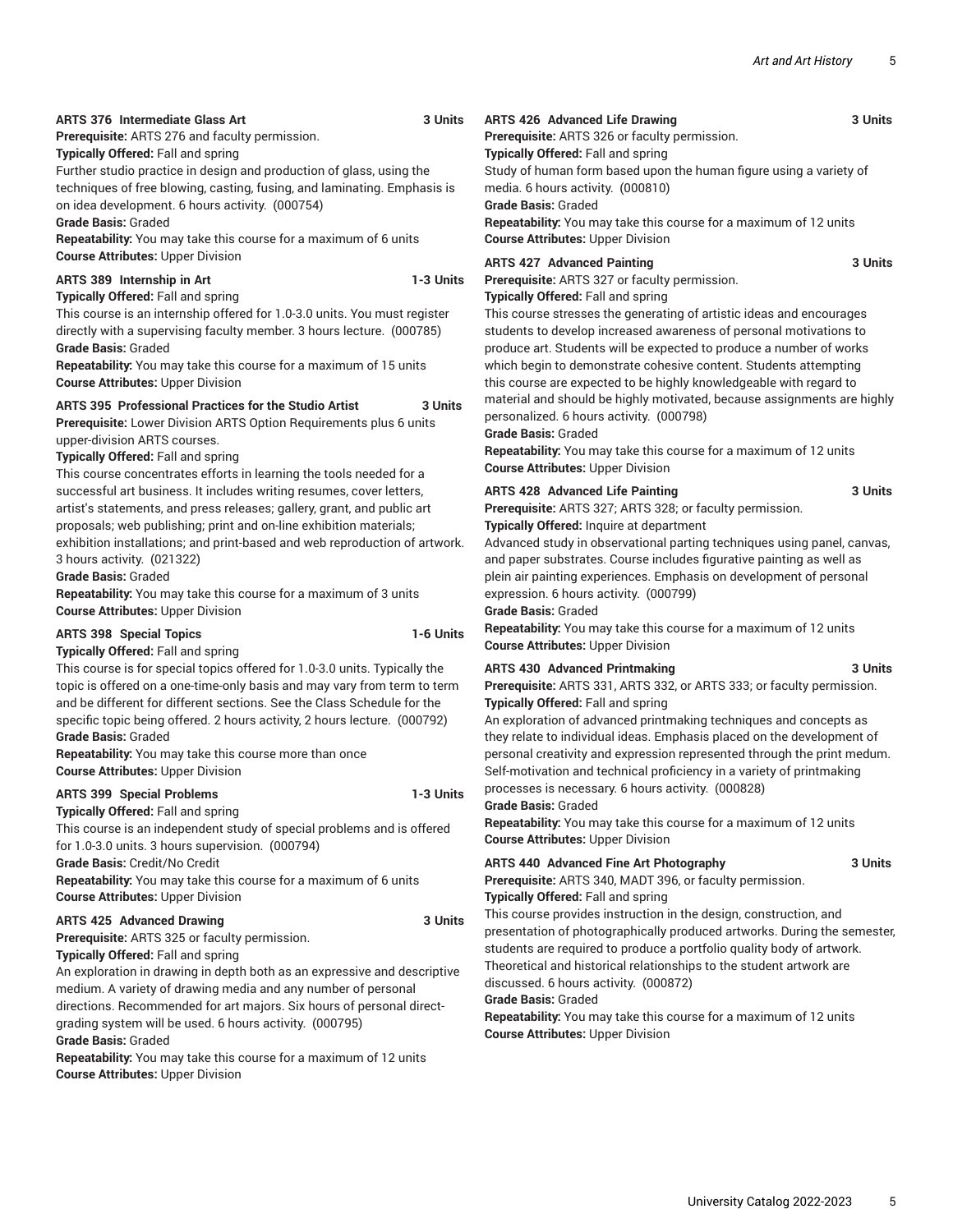#### **ARTS 443 Advanced Fine Art Non-Silver Photography 3 Units Prerequisite:** ARTS 343.

**Typically Offered:** Fall and spring

Advanced exploration of contemporary techniques and aesthetics of non-silver photography. This course provides instruction in the design, construction, and presentation of non-silver and/or non-traditional photographic artworks. Students produce a portfolio quality body of artwork. 6 hours activity. (015013)

#### **Grade Basis:** Graded

**Repeatability:** You may take this course for a maximum of 6 units **Course Attributes:** Upper Division

#### **ARTS 450 Advanced Digital Media 3 Units**

**Prerequisite:** ARTS 350 or ARTS 352 or faculty permission. **Typically Offered:** Fall and spring

Advanced concepts in digital media and electronic arts with emphasis on development of personal aesthetics, technical excellence, and development of cohesive bodies of work which demonstrate understanding of the relationships between content, form, and media. Course focus may vary each semester. 6 hours activity. (000753) **Grade Basis:** Graded

**Repeatability:** You may take this course for a maximum of 12 units **Course Attributes:** Upper Division

#### **ARTS 451 New Media 3 Units**

**Prerequisite:** ARTS 350 or ARTS 352 and at least one additional 300/400 level art studio course.

**Typically Offered:** Fall and spring

Advanced concepts in translating new media artworks from the virtual world to the tangible with emphasis on integration of traditional fine art media and new media. Explorations may include photography/digital imaging, digital painting, digital printmaking, sculpture, installation, 3D printing, animation, augmented reality, virtual reality, public art, and performance works. Conceptual development and studio practice involves integrating vocabularies and production techniques from a diverse palette of artistic methodologies and tools. 6 hours activity. (000862)

**Grade Basis:** Graded

**Repeatability:** You may take this course for a maximum of 12 units **Course Attributes:** Upper Division

#### **ARTS 460 Advanced Ceramics 3 Units**

**Prerequisite:** ARTS 362 or ARTS 363 or faculty permission.

**Typically Offered:** Fall and spring

In-depth study and development, with emphasis on individual ideas and directions. Concentration on creating a personal vocabulary of concepts, construction methods, and surface treatments as a means of expression. Discussions of contemporary ceramic issues, and professional procedures for the ceramic artist. 6 hours activity. (000802)

#### **Grade Basis:** Graded

**Repeatability:** You may take this course for a maximum of 12 units **Course Attributes:** Upper Division

#### **ARTS 470 Advanced Sculpture 3 Units**

**Prerequisite:** ARTS 371, ARTS 372, or ARTS 373; or faculty permission. **Typically Offered:** Fall and spring

Advanced sculpture studio with an emphasis on individual development and direction. 6 hours activity. (000824)

**Grade Basis:** Graded

**Repeatability:** You may take this course for a maximum of 12 units **Course Attributes:** Upper Division

#### **ARTS 476 Advanced Glass Art 3 Units**

**Prerequisite:** ARTS 376 and faculty permission.

**Typically Offered:** Fall and spring

Advanced practice in glass and production techniques and aesthetics. Emphasis is on idea development 6 hours activity. (000811) **Grade Basis:** Graded

**Repeatability:** You may take this course for a maximum of 12 units **Course Attributes:** Upper Division

#### **ARTS 480 Public Art 3 Units**

**Prerequisite:** One upper division studio course. **Typically Offered:** Inquire at department

An interdisciplinary studio course that examines a wide variety of public art practices, community engagement, and design vetting to implement art into public spaces. This course considers historical and contemporary examples as part of a critical forum for students to conceive, develop and present concepts for a variety of sites. Technical and installation processes are also practiced. 6 hours activity. (022078) **Grade Basis:** Graded

**Repeatability:** You may take this course for a maximum of 6 units **Course Attributes:** Upper Division

#### **ARTS 489 Internship Program in Art 1-3 Units Typically Offered:** Fall and spring

This course is an internship offered for 1.0-3.0 units. You must register directly with a supervising faculty member. Supervised, out-of-classroom art-related work experience within the University (as in galleries and the slide room), and in connection with community programs and businesses (as in museums, galleries, art centers, etc.). Open to art majors and minors at junior and senior levels with a minimum GPA of 2.0 or to graduates with a minimum GPA of 3.0. 3 hours supervision. (000870) **Grade Basis:** Graded

**Repeatability:** You may take this course for a maximum of 15 units **Course Attributes:** Upper Division

**ARTS 495W Professional Practices Seminar (W) 3 Units W, GW Prerequisite:** GE Written Communication (A2) requirement, ARTI 464, ARTS 425, ARTS 426, ARTS 427, ARTS 430, ARTS 440, ARTS 450, ARTS 460, ARTS 470, or ARTS 476, upper-division standing in Art or faculty permission.

**Typically Offered:** Fall and spring

Current professional practices and concentration on learning the tools needed for a successful art business: writing resumes, cover letters, artists statements, and press releases; gallery, grant, and public art proposals; print and online exhibition materials; exhibition installations; and print-based and web reproductions of artwork. 6 hours activity. (000812)

**Grade Basis:** Graded

**Repeatability:** You may take this course for a maximum of 3 units **Course Attributes:** Upper Division; Writing Course; Graduation Writing Assessment

## **ARTS 498 Special Topics 1-3 Units**

**Typically Offered:** Fall and spring

This course is for special topics offered for 1.0-3.0 units. Typically the topic is offered on a one-time-only basis and may vary from term to term and be different for different sections. See the Class Schedule for the specific topic being offered. 1 hour activity, 1 hour lecture. (000875) **Grade Basis:** Graded

**Repeatability:** You may take this course more than once **Course Attributes:** Upper Division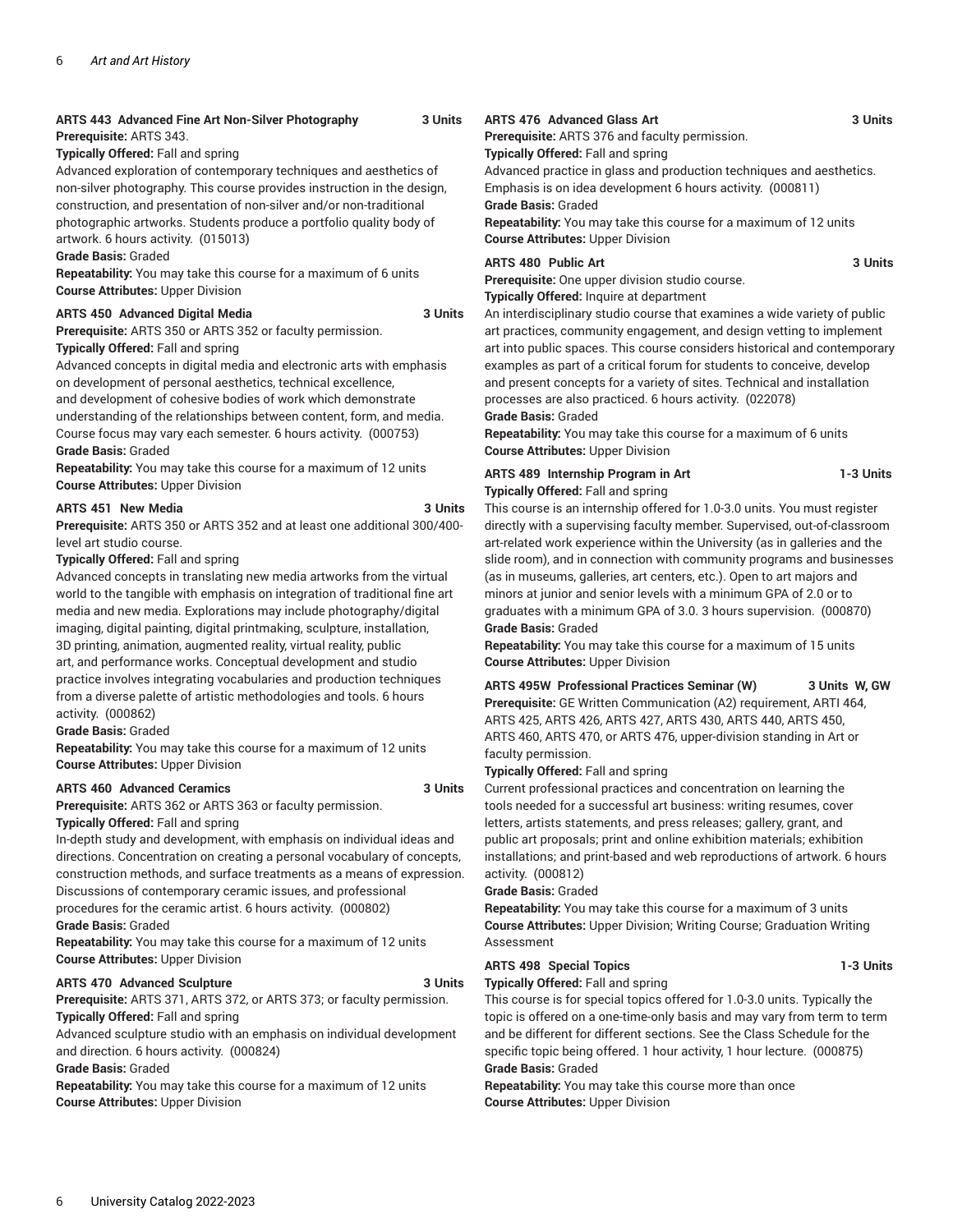### **ARTS 499 Special Problems 1-3 Units**

**Typically Offered:** Fall and spring

This course is an independent study of special problems and is offered for 1.0-3.0 units. 3 hours supervision. (000880)

**Grade Basis:** Credit/No Credit

**Repeatability:** You may take this course for a maximum of 6 units **Course Attributes:** Upper Division

### **ARTS 499H Honors Project 3 Units**

**Prerequisite:** Junior standing. An enrolled student must be sponsored by a full-time faculty member in art; top 5% of cumulative GPA; and portfolio or dossier review.

#### **Typically Offered:** Fall and spring

Independent study resulting in a piece of scholarly or creative work involving substantial research to be completed and publicly presented. Must receive a grade of B or higher. The course must be taken during two consecutive semesters in order to complete the 6-unit Honors project. This course is not available to graduate students. 9 hours supervision. (000881)

#### **Grade Basis:** Graded

**Repeatability:** You may take this course for a maximum of 6 units **Course Attributes:** Upper Division

#### **ARTS 595W BFA Senior Studio (W) 3 Units W, GW**

**Prerequisite:** GE Written Communication (A2) requirement; acceptance into the BFA program or permission of instructor; ARTI 464, ARTS 425, ARTS 426, ARTS 427, ARTS 430, ARTS 440, ARTS 450, ARTS 460, ARTS 470, or ARTS 476.

#### **Typically Offered:** Fall only

Cross-disciplinary studio art seminar for students enrolled in the Bachelor of Fine Arts degree options in Art Studio. This course affords BFA students the opportunity to develop work for their required culminating exhibition. The course also includes critical discussions and readings on aesthetics, techniques, and professional issues. 6 hours activity. (015012)

#### **Grade Basis:** Graded

**Repeatability:** You may take this course for a maximum of 6 units **Course Attributes:** Upper Division; Writing Course; Graduation Writing Assessment

# **ARTS 627 Graduate Studio in Painting/Drawing 3 Units**

## **Prerequisite:** ARTS 427.

**Typically Offered:** Fall and spring

Emphasis on advanced painting, with individual directions intensively studied. Discussions on visual materials and other related aspects will be developed in depth. This course may be taken eight times for credit; 6 units may be taken concurrently. 6 hours activity. (000883)

**Grade Basis:** Graduate Graded

**Repeatability:** You may take this course for a maximum of 24 units **Course Attributes:** Graduate Division

#### **ARTS 630 Graduate Studio in Printmaking 3 Units Prerequisite:** ARTS 430.

#### **Typically Offered:** Fall and spring

Individual investigation and development in print media. This may include experimenting with new and/or innovative materials and techniques in conjunction with traditional processes. Individual research on the history and current theories in printmaking is also expected. This course may be taken eight times for credit; 6.0 units may be taken concurrently. 6 hours activity. (000906)

**Grade Basis:** Graduate Graded

**Repeatability:** You may take this course for a maximum of 24 units **Course Attributes:** Graduate Division

#### **ARTS 640 Graduate Studio in Photography 3 Units Prerequisite:** ARTS 440.

**Typically Offered:** Fall and spring

This course concentrates on individual development, problems, and studies in photography. Both contemporary and historical theories and approaches are discussed. 6 hours activity. (015804) **Grade Basis:** Graduate Graded

**Repeatability:** You may take this course for a maximum of 24 units **Course Attributes:** Graduate Division

**ARTS 651 Graduate Studies in Electronic Intermedia 3 Units Prerequisite:** Graduate student status and faculty permission.

#### **Typically Offered:** Fall and spring

Individual investigation and development in digital and electronic media. This may include experimenting with materials and processes of new and hybrid media. Research on the history and current theories in digital media, electronic arts and intermedia is expected. 6.0 units may be taken concurrently. 6 hours activity. (020853)

**Grade Basis:** Graduate Graded

**Repeatability:** You may take this course for a maximum of 24 units **Course Attributes:** Graduate Division

#### **ARTS 660 Graduate Studio in Ceramics 3 Units**

**Prerequisite:** Graduate student status and faculty permission.

**Typically Offered:** Fall and spring

Emphasis on an experimental approach to clay, with individual directions within the broad spectrum of contemporary art making encouraged. This course may be taken eight times for credit; 6.0 units may be taken concurrently. 6 hours activity. (000889)

**Grade Basis:** Graduate Graded

**Repeatability:** You may take this course for a maximum of 24 units **Course Attributes:** Graduate Division

## **ARTS 670 Graduate Studio in Sculpture 3 Units**

**Prerequisite:** ARTS 470 or faculty permission.

**Typically Offered:** Fall and spring

Use of departmental facilities by special arrangement where possible. Students provide own materials and work storage areas. This course may be taken eighttimes for credit; 6.0 units may be taken concurrently. 6 hours activity. (000901)

**Grade Basis:** Graduate Graded

**Repeatability:** You may take this course for a maximum of 24 units **Course Attributes:** Graduate Division

#### **ARTS 672 Graduate Sculpture: Fire Arts 3 Units**

**Prerequisite:** Graduate standing, faculty permission. **Typically Offered:** Fall only

Lectures, demonstrations, and studio practices in this course concentrate on the aesthetic and expressive development of form through foundry and metal fabrication processes. Techniques include direct wax modeling, mold making, cire perfue - the lost wax process, ceramic shell casting, investment casting, metal finishing, and fabricating, including a variety of welding processes. This course is time intensive, requiring a minimum of 10-15 hours per week of studio work outside of the regular class time. 6 hours activity. (021533)

**Grade Basis:** Graduate Graded

**Repeatability:** You may take this course for a maximum of 6 units **Course Attributes:** Graduate Division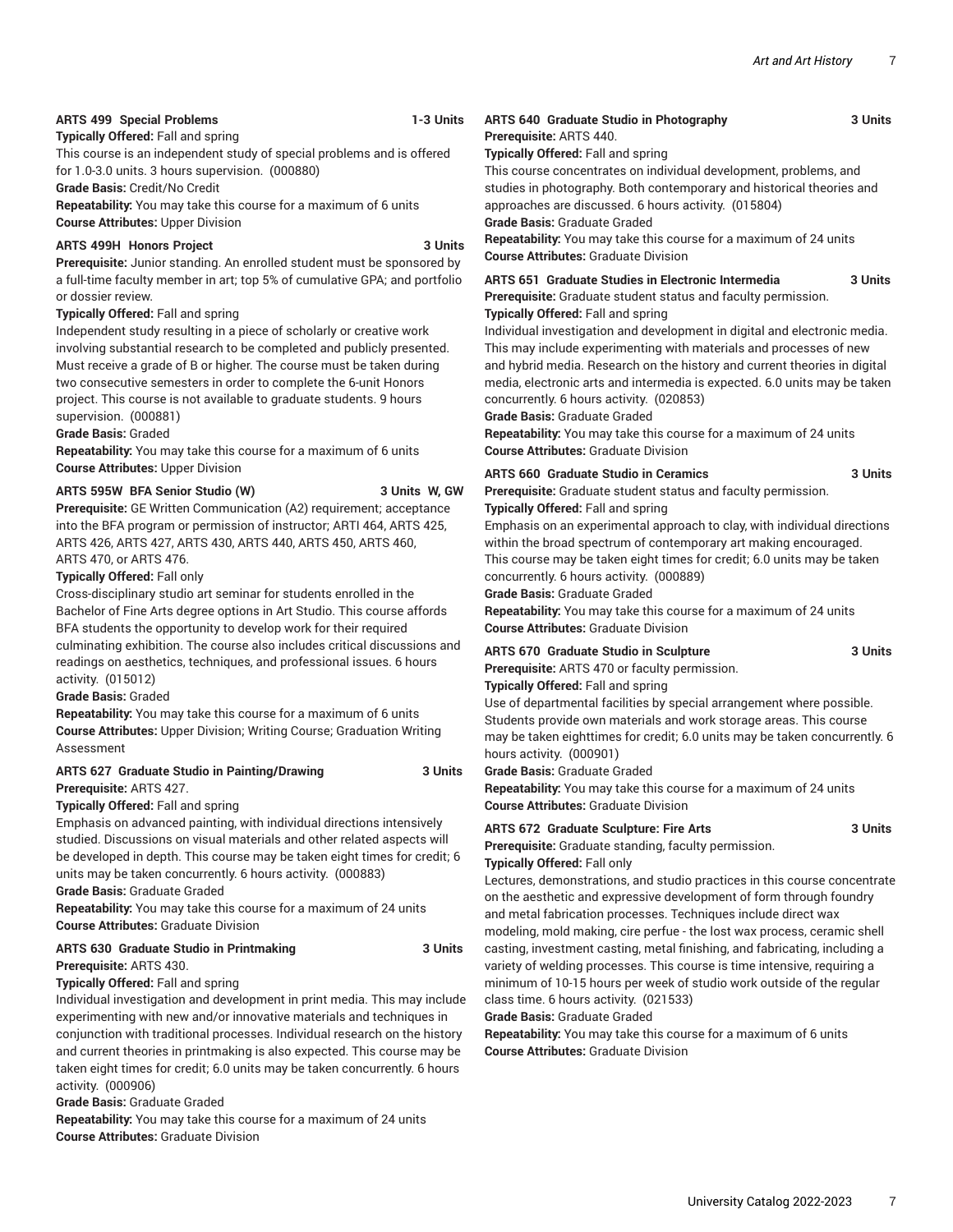### **ARTS 676 Graduate Studio in Glass Design 3 Units**

**Prerequisite:** ARTS 476.

**Typically Offered:** Fall and spring

Individual graduate problems in glass design. This course may be taken eight times for credit; 6.0 units may be taken concurrently. 6 hours activity. (000899)

**Grade Basis:** Graduate Graded

**Repeatability:** You may take this course for a maximum of 24 units **Course Attributes:** Graduate Division

#### **ARTS 689 Graduate Internship 1-3 Units**

**Prerequisite:** Graduate standing. Other prerequisites may be determined by the nature of the proposed internship experience.

#### **Typically Offered:** Fall and spring

This course is offered for 1.0-3.0 units. Students must register directly with a supervising faculty member. Activities may include out-of-theclassroom work or teaching assistant experience (e.g., gallery or museum practice or professional studio practice) or work with community programs and businesses. 9 hours supervision. (000944) **Grade Basis:** Graduate Graded

**Repeatability:** You may take this course for a maximum of 15 units **Course Attributes:** Graduate Division

# **ARTS 695 Interdisciplinary Graduate Studio Seminar 3 Units**

**Prerequisite:** Graduate standing.

**Typically Offered:** Fall and spring

Advanced studio practice for graduate students of diverse media specialization. Projects may include both independent works and interdisciplinary collaboration. Emphasis on the development of crossmedia vocabulary in the realization of conceptual problems. Course focus varies with instructor. This course may be applied toward the Studio Pattern requirement. 6 hours activity. (000900)

**Grade Basis:** Graduate Graded

**Repeatability:** You may take this course for a maximum of 12 units **Course Attributes:** Graduate Division

#### **ARTS 696 Seminar in Contemporary Art 3 Units**

**Prerequisite:** Graduate standing.

**Typically Offered:** Fall and spring

Seminar exploring contemporary art theory, criticism, and art practices. Course content may vary depending upon instructor of record and issues of currency. This course is primarily designed to orient Master of Fine Arts students to professionally significant theory, practice, and criticism. 3 hours seminar. (000940)

**Grade Basis:** Credit/No Credit

**Repeatability:** You may take this course for a maximum of 6 units **Course Attributes:** Graduate Division

### **ARTS 697 Independent Study 1-6 Units**

**Typically Offered:** Fall and spring This course is a graduate-level independent study offered for 1.0-6.0 units. 18 hours supervision. (000945)

**Grade Basis:** Report in Progress: Graded

**Repeatability:** You may take this course for a maximum of 6 units **Course Attributes:** Graduate Division

**Prerequisite:** Candidate status.

8 University Catalog 2022-2023

This course is offered as a Master of Fine Arts project for 1.0 to 6.0 units. A terminal project and a written component are required for the Master of Fine Arts. 9 hours supervision. (000953) **Grade Basis:** Report in Progress: CR/NC **Repeatability:** You may take this course for a maximum of 6 units **Course Attributes:** Graduate Division

#### **Typically Offered:** Fall and spring

**ARTS 699P Master's Project 1-6 Units** 

**Repeatability:** You may take this course for a maximum of 3 units **Course Attributes:** Upper Division; Laptop required

### **ARTS 699T Masters Study 1-6 Units**

**Prerequisite:** Candidate status.

**Typically Offered:** Fall and spring

This course is offered for 1.0 to 6.0 units. A thesis is required for the Master of Arts in Art. 18 hours supervision. (000947)

**Grade Basis:** Report in Progress: CR/NC

**Repeatability:** You may take this course for a maximum of 6 units **Course Attributes:** Graduate Division

# **Art Education**

#### **ARTE 401 Manga and Beyond: Influences of Pop-culture in the Visual Art World 3 Units**

**Typically Offered:** Fall only

This course is designed to provide all students with a philosophical and practical basis for understanding the diversity and power of visual pop-culture, especially through the phenomenon of Japanese comics (manga), that influences youth minds and society worldwide. PPT lectures, discussions, readings, films, and creating and writing exercises focus upon visual thinking strategy as a communicative tool. 2 hours activity, 2 hours lecture. (021775)

**Grade Basis:** Graded

**Repeatability:** You may take this course for a maximum of 6 units **Course Attributes:** Upper Division

#### **ARTE 489 Art Teaching Internship 1-3 Units Typically Offered:** Fall and spring

This course is an internship offered for 1.0-3.0 units. Interns engage in hands-on teaching experiences and designing art lessons in collaboration with instructor and other interns. Students meet weekly to teach different art lessons to groups of 10 to 15 kids ranging in age from 5 to 17. Lessons are designed around the current Turner Print Museum exhibitions, which change 2 to 3 times per semester. You must register directly with a supervising faculty member. 0 hours supervision. (021770)

**Grade Basis:** Credit/No Credit

**Repeatability:** You may take this course for a maximum of 15 units **Course Attributes:** Upper Division

**ARTE 493 Development of Children's Art (P-8) 3 Units Prerequisite:** Minimum sophomore standing or faculty permission. **Typically Offered:** Fall and spring

An exploration of art-making skills; developing creative, standards-based art lessons and units; and enhancing understanding of theory, history, and practice in art education Pre-Kindergarten (P) through Eighth (8) grade levels. 2 hours activity, 2 hours discussion. (000803) **Grade Basis:** Graded

**Repeatability:** You may take this course for a maximum of 3 units **Course Attributes:** Upper Division

#### **ARTE 494 Development of Youth Art 3 Units Typically Offered:** Fall only

An exploration of standards-based art lessons and units; and understanding of theory, history and practice in art education (P-12). 2

hours activity, 2 hours lecture. (000808)

**Grade Basis:** Graded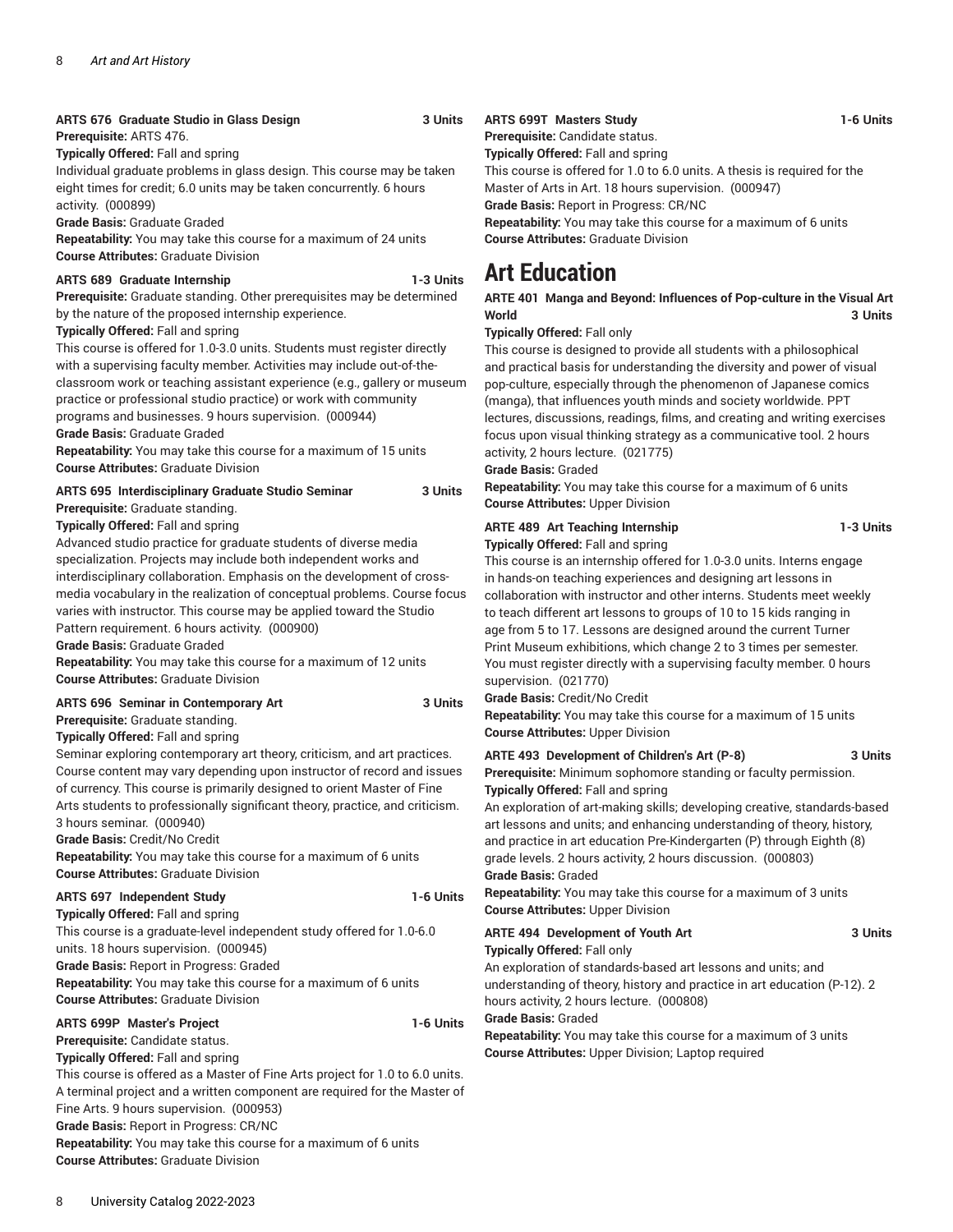#### **ARTE 592W Cultural Diversity in Art Education (W) 3 Units W, GW**

**Prerequisite:** GE Written Communication (A2) requirement.

**Typically Offered:** Spring only

This course provides students with a theoretical and practical basis for learning historical and contemporary issues in art education. Topics may include: 1) diversity in visual cultures and 2) universality vs. culturalspecificity of children's artistic and aesthetic development. 2 hours activity, 2 hours discussion. (000816)

**Grade Basis:** Graded

**Repeatability:** You may take this course for a maximum of 6 units **Course Attributes:** Upper Division; Writing Course; Graduation Writing Assessment

# **Art History**

#### **ARTH 100 Art Appreciation: Multicultural Perspectives 3 Units GC, GE Typically Offered:** Fall and spring

An interactive discussion of art and visual literacy using related texts that focus on works from around the world, from ancient times to the present. This course fulfills General Education C1 requirements in the basic study of visual elements and concepts related to the arts. 3 hours lecture. (000713)

**General Education:** Arts (C1)

**Grade Basis:** Graded

**Repeatability:** You may take this course for a maximum of 3 units **Course Attributes:** Lower Division; Global Cultures

#### **ARTH 110 Art History Survey: Prehistory to Medieval 3 Units GC, GE Typically Offered:** Fall only

Survey of the visual arts from prehistory through the Middle Ages. 3 hours lecture. (000705)

**General Education:** Arts (C1)

**Grade Basis:** Graded

**Repeatability:** You may take this course for a maximum of 3 units **Course Attributes:** Lower Division; Global Cultures

## **ARTH 120 Art History Survey: Renaissance to 1800 3 Units GC, GE**

**Typically Offered:** Spring only

Survey of the major visual arts of Europe and the U.S. from the Renaissance to 1800. 3 hours lecture. (021083)

**General Education:** Arts (C1)

**Grade Basis:** Graded

**Repeatability:** You may take this course for a maximum of 3 units **Course Attributes:** Lower Division; Global Cultures

## **ARTH 130 Art History Survey: 1800 to the Present 3 Units GE, USD**

**Typically Offered:** Fall and spring

Survey of the major visual arts of Europe and the U.S. from 1800 to the Present. 3 hours lecture. (021084)

**General Education:** Arts (C1)

**Grade Basis:** Graded

**Repeatability:** You may take this course for a maximum of 3 units **Course Attributes:** Lower Division; U.S. Diversity

#### **ARTH 140 Asian Art Survey 3 Units GC**

**Typically Offered:** Fall and spring Survey of the major visual arts of Asia from prehistory to the present, with an emphasis on Buddhist, Hindu, Taoist, and Shinto arts. 3 hours lecture. (000707)

**Grade Basis:** Graded

**Repeatability:** You may take this course for a maximum of 3 units **Course Attributes:** Lower Division; Global Cultures

#### **ARTH 150 Survey of Arts of the Americas, Oceania, and** Africa 3 Units GC, GE

**Typically Offered:** Fall and spring

A survey of visual arts, including Pre-Columbian, Post-Columbian, Native American, Islamic, and African. These arts will be placed in their historical, social, and religious contexts. 3 hours lecture. (000709) **General Education:** Arts (C1)

**Grade Basis:** Graded

**Repeatability:** You may take this course for a maximum of 3 units **Course Attributes:** Lower Division; Global Cultures

#### **ARTH 200 Art History Careers 3 Units**

**Typically Offered:** Spring only This course familiarizes students with career tracks for art historians in the academic, museum, and commercial spheres. Emphasis is placed on building professional skills such as writing, editing, curating, and documentation. 3 hours lecture. (021900)

**Grade Basis:** Graded

**Repeatability:** You may take this course for a maximum of 3 units **Course Attributes:** Lower Division

# **ARTH 400W Art History Issues (W) 3 Units W**

**Typically Offered:** Inquire at department

In-depth investigation of special areas of interest in art history, based upon particular faculty competencies and student interest. Recent topics include Visual Cultures of the Mediterranean, 1-1000 CE; Art of the 1960's 1970's; Monsters and the Monstrous; and Monster Movies. 3 hours lecture. (000856)

**Grade Basis:** Graded

**Repeatability:** You may take this course for a maximum of 9 units **Course Attributes:** Upper Division; Writing Course

# **ARTH 411W Greek Art and Architecture (W) 3 Units W**

**Typically Offered:** Inquire at department

In-depth study of Greek art and architecture. The course is thematic, with emphasis on gender, sexuality, race, and cultural identity. 3 hours lecture. (000858)

**Grade Basis:** Graded

**Repeatability:** You may take this course for a maximum of 3 units **Course Attributes:** Upper Division; Writing Course

#### **ARTH 412W Roman Art and Architecture (W) 3 Units W**

**Typically Offered:** Inquire at department In-depth study of Roman art and architecture. The course is thematic, with emphasis on the political, religious, and social elements of Roman art and architecture. 3 hours lecture. (000860)

**Grade Basis:** Graded

**Repeatability:** You may take this course for a maximum of 3 units **Course Attributes:** Upper Division; Writing Course

### **ARTH 413W Medieval Art and Architecture (W) 3 Units W**

**Typically Offered:** Inquire at department In-depth thematic study of medieval art and architecture. The course

is thematic, with emphasis on religion, geography, sexuality, race, and monstrosity. 3 hours lecture. (000843)

#### **Grade Basis:** Graded

**Repeatability:** You may take this course for a maximum of 3 units **Course Attributes:** Upper Division; Writing Course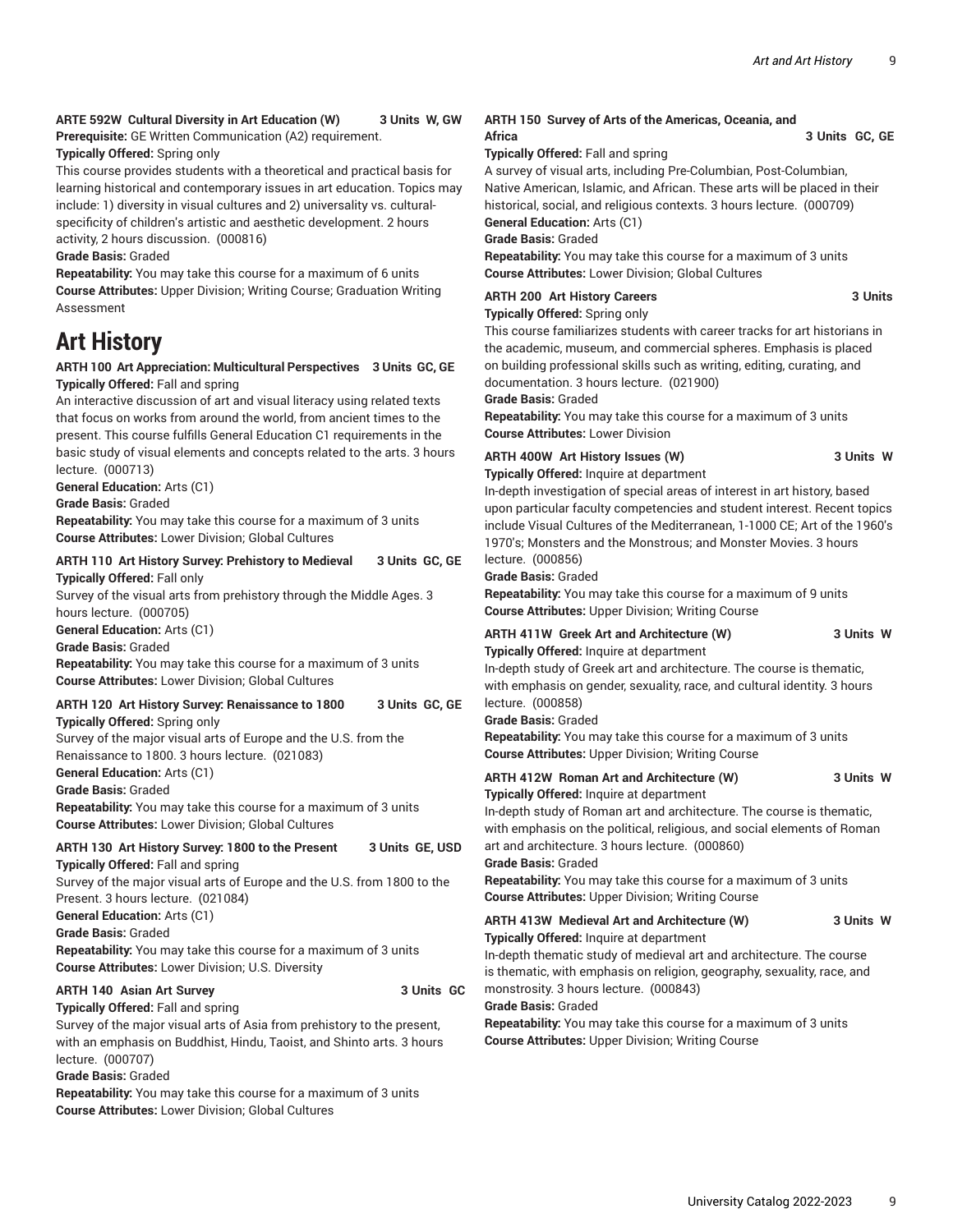#### **ARTH 433W 20th Century Art (W) 3 Units W**

#### **Typically Offered:** Inquire at department

An investigation of the history of modern art from the early-tomid twentieth century. The course covers such movements as Cubism, Expressionism, Constructivism, Dada, Surrealism, Abstract Expressionism, Pop Art, and Minimalism. An emphasis is placed on understanding how art relates to critical debates and social and historical contexts. 3 hours lecture. (000777)

#### **Grade Basis:** Graded

**Repeatability:** You may take this course for a maximum of 3 units **Course Attributes:** Upper Division; Writing Course

#### **ARTH 441W Contemporary Art (W) 3 Units W**

**Typically Offered:** Fall only An investigation of artists and issues in the global contemporary art

world. 3 hours lecture. (000838)

#### **Grade Basis:** Graded

**Repeatability:** You may take this course for a maximum of 3 units **Course Attributes:** Upper Division; Writing Course

#### **ARTH 451W American Art (W) 3 Units W**

#### **Typically Offered:** Inquire at department

An investigation of the history of American art from the colonial period to the present. This course examines a range of media and critically analyzes the representation of race, gender, class, and power in the history of American art. 3 hours lecture. (000835)

#### **Grade Basis:** Graded

**Repeatability:** You may take this course for a maximum of 3 units **Course Attributes:** Upper Division; Writing Course

#### **ARTH 471W Ancient Mexican Art (W) 3 Units W**

**Typically Offered:** Inquire at department

A survey of ancient Mexican art and culture of formative, classic, conquest, including the Olmec, Teotihuacan, Zapotec, Mxtec, Classic Gulf Coast, Toltec, and Aztec. Sites discussed include El Tajin, La Venta, Monte Alban, Mitla, Tula, and Tenochtitlan 3 hours lecture. (000841) **Grade Basis:** Graded

**Repeatability:** You may take this course for a maximum of 3 units **Course Attributes:** Upper Division; Writing Course

#### **ARTH 472W Maya Art (W) 3 Units W**

#### **Typically Offered:** Inquire at department

An investigation of the art of the ancient Maya of Mexico and Central America prior to European contact, from the Preclassic to Postclassic periods. The relationship of art to religious beliefs and practices will be explored, as well as the development of local styles associated with royal courts. Sites discussed include Tikal, Palenque, Copan, Uxmal, and Chichen Itza 3 hours lecture. (020618)

**Grade Basis:** Graded

**Repeatability:** You may take this course for a maximum of 3 units **Course Attributes:** Upper Division; Writing Course

#### **ARTH 473W Colonial and Modern Mexican Art (W) 3 Units W**

**Typically Offered:** Inquire at department

A survey of Mexican art and the architecture during the colonial, revolutionary, and modern periods. Aspects of European, Spanish-American, and colonial indigenous art will be addressed, as well as the work of individual artists such as Diego Rivera and Frida Kahlo. 3 hours lecture. (000842) **Cross listing(s):** CHLX 473W **Grade Basis:** Graded

**Repeatability:** You may take this course for a maximum of 3 units **Course Attributes:** Upper Division; Writing Course

#### **ARTH 474W Ancient Andean Art (W) 3 Units W**

#### **Typically Offered:** Inquire at department

An investigation of the art of Peru and adjacent regions prior to European contact. The relationship of art to religious beliefs and practices, political ideologies, and the significance of styles and technologies are examined. Cultures surveyed include Chavin, Paracas, Nasca, Moche, Tiwanaku, and Inka, as well as the Northern Andean civilizations such as San Agustin. 3 hours lecture. (020619)

#### **Grade Basis:** Graded

**Repeatability:** You may take this course for a maximum of 3 units **Course Attributes:** Upper Division; Writing Course

#### **ARTH 475W American Indian Art (W) 3 Units W**

#### **Typically Offered:** Inquire at department

Investigation of the traditional and contemporary arts and cultures of the Amerindian and Eskimo of the continental United States, Canada, and Alaska. Six major culture areas will be examined: the Arctic, Pacific Northwest, California, the Southwest, and Eastern Woodlands, and the florescent cultures of the Plains and Intermontane. Such problems as a definition of Indian Art, transoceanic contact, acculturation, and the moral and ethical questions posed by Indian Rights will be considered. 3 hours lecture. (000852)

#### **Grade Basis:** Graded

**Repeatability:** You may take this course for a maximum of 3 units **Course Attributes:** Upper Division; Writing Course

#### **ARTH 476W African Art (W) 3 Units W**

**Typically Offered:** Inquire at department

An investigation of the arts and cultures of the African continent, with major emphasis upon the Negroid peoples south of the Sahara, the medieval kingdoms of the Sudan and the rain forest cultures and great civilizations of Ife, Benin, and the Congo, the sculpture, painting, body art, architecture, music, dance, belief systems, aural tradition of folklore, and reciprocal influences with other continents will be considered. 3 hours lecture. (000853)

**Grade Basis:** Graded

**Repeatability:** You may take this course for a maximum of 3 units **Course Attributes:** Upper Division; Writing Course

#### **ARTH 481 Modern History of Interiors, Furnishings, and** Architecture 3 Units

**Typically Offered:** Spring only

Survey of the language of form and space and stylistic vocabularies related to interiors, furnishings, and architecture for 19th and 20th century European and American art from the Colonial period. Styles such as Arts and Crafts, Art Nouveau, Art Deco, Bauhaus, Memphis, and Postmodern addressed, and architects and designers such as William Morris, Frank Lloyd Wright, Eileen Gray, and LeCorbusier included. 3 hours lecture. (000778)

**Grade Basis:** Graded

**Repeatability:** You may take this course for a maximum of 3 units **Course Attributes:** Upper Division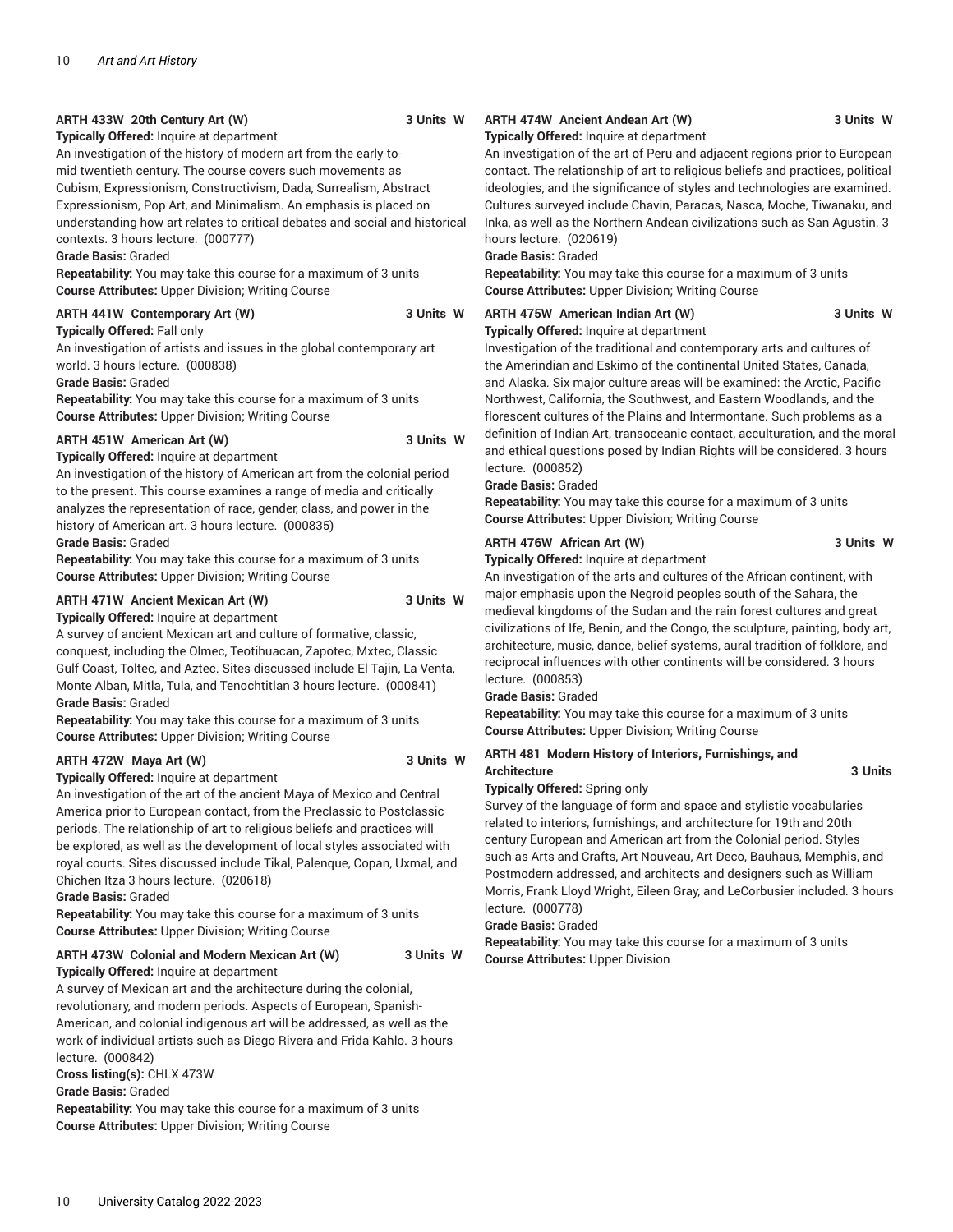| <b>ARTH 484 History of Photography</b><br>Typically Offered: Fall only<br>The development of photography from roots in classical and medieval<br>discoveries to the present, its role in historical documentation, its<br>reciprocal influence upon the arts, its contribution to science, and its<br>importance as an extension of human vision. Non-silver processes<br>and fusion of photography with computer and other media will be<br>examined. Ansel Adams, Imogen Cunningham, Alfred Stieglitz, and<br>Edward Weston are among the photographers to be considered. 3 hours<br>lecture. (000773)<br><b>Grade Basis: Graded</b><br>Repeatability: You may take this course for a maximum of 3 units<br><b>Course Attributes: Upper Division</b> | 3 Units        | ARTH 633 Graduate Studies Twentieth-Century Art<br>Typically Offered: Inquire at department<br>Research, methods, and topics in twentieth-century European art. 3 hours<br>lecture. (000943)<br><b>Grade Basis: Graduate Graded</b><br>Repeatability: You may take this course for a maximum of 3 units<br><b>Course Attributes: Graduate Division</b><br>ARTH 641 Graduate Studies in Contemporary Art<br><b>Typically Offered: Fall only</b><br>Research, methods, and topics in contemporary global art. 3 hours<br>lecture. (000914)<br><b>Grade Basis: Graduate Graded</b><br>Repeatability: You may take this course for a maximum of 3 units | 3 Units<br>3 Units |
|--------------------------------------------------------------------------------------------------------------------------------------------------------------------------------------------------------------------------------------------------------------------------------------------------------------------------------------------------------------------------------------------------------------------------------------------------------------------------------------------------------------------------------------------------------------------------------------------------------------------------------------------------------------------------------------------------------------------------------------------------------|----------------|-----------------------------------------------------------------------------------------------------------------------------------------------------------------------------------------------------------------------------------------------------------------------------------------------------------------------------------------------------------------------------------------------------------------------------------------------------------------------------------------------------------------------------------------------------------------------------------------------------------------------------------------------------|--------------------|
| ARTH 500W Art History: Theory and Research Methods<br>(W)<br>Prerequisite: GE Written Communication (A2) requirement.<br>Typically Offered: Spring only<br>This seminar investigates the history of the discipline and allows<br>students to develop methodological skills needed for art historical<br>research. 3 hours seminar. (000869)<br><b>Grade Basis: Graded</b><br>Repeatability: You may take this course for a maximum of 3 units                                                                                                                                                                                                                                                                                                          | 3 Units W, GW  | <b>Course Attributes: Graduate Division</b><br>ARTH 651 Graduate Studies in American Art History<br>Typically Offered: Inquire at department<br>Research, methods, and topics in American art. 3 hours<br>seminar. (000911)<br>Grade Basis: Graduate Graded<br>Repeatability: You may take this course for a maximum of 3 units<br><b>Course Attributes: Graduate Division</b>                                                                                                                                                                                                                                                                      | 3 Units            |
| <b>Course Attributes: Upper Division; Writing Course; Graduation Writing</b><br>Assessment<br>ARTH 600 Graduate Studies: Art History Theory and Research<br><b>Methods</b><br>Typically Offered: Inquire at department<br>Research, methods, and problems in art history. 3 hours                                                                                                                                                                                                                                                                                                                                                                                                                                                                      | 3 Units        | <b>ARTH 671 Graduate Studies in Ancient Mexican Art</b><br>Typically Offered: Inquire at department<br>Research, methods, and topics in Ancient Mexican art. 3 hours<br>lecture. (000918)<br>Grade Basis: Graduate Graded<br><b>Repeatability:</b> You may take this course for a maximum of 3 units<br><b>Course Attributes: Graduate Division</b>                                                                                                                                                                                                                                                                                                 | 3 Units            |
| lecture. (020397)<br><b>Grade Basis: Graduate Graded</b><br>Repeatability: You may take this course for a maximum of 3 units<br><b>Course Attributes: Graduate Division</b><br>ARTH 610 Graduate Studies in Art History Issues<br><b>Typically Offered: Inquire at department</b>                                                                                                                                                                                                                                                                                                                                                                                                                                                                      | 3 Units        | <b>ARTH 672 Graduate Studies in Maya Art</b><br>Typically Offered: Inquire at department<br>Research, methods, and topics in Maya Art. 3 hours lecture. (020628)<br><b>Grade Basis: Graduate Graded</b><br>Repeatability: You may take this course for a maximum of 3 units<br><b>Course Attributes: Graduate Division</b>                                                                                                                                                                                                                                                                                                                          | 3 Units            |
| In-depth, graduate-level investigation of certain special areas of interest<br>in art history based upon particular faculty competencies and student<br>interest. 3 hours lecture. (021303)<br>Grade Basis: Graduate Graded<br>Repeatability: You may take this course for a maximum of 9 units<br><b>Course Attributes: Graduate Division</b><br><b>ARTH 611 Graduate Studies in Greek Art</b><br><b>Typically Offered: Inquire at department</b>                                                                                                                                                                                                                                                                                                     | 3 Units        | <b>ARTH 673 Graduate Studies in Colonial and Modern Mexican</b><br>Art<br>Typically Offered: Inquire at department<br>Research, methods, and topics in Colonial and Modern Mexican Art. 3<br>hours lecture. (000920)<br><b>Grade Basis: Graduate Graded</b><br>Repeatability: You may take this course for a maximum of 3 units<br><b>Course Attributes: Graduate Division</b>                                                                                                                                                                                                                                                                      | 3 Units            |
| Research, methods, and topics in Greek art. 3 hours lecture. (000936)<br><b>Grade Basis: Graduate Graded</b><br>Repeatability: You may take this course for a maximum of 3 units<br><b>Course Attributes: Graduate Division</b><br><b>ARTH 612 Graduate Studies in Roman Art</b><br>Typically Offered: Inquire at department<br>Research, methods, and topics in Roman art. 3 hours lecture. (000938)<br><b>Grade Basis: Graduate Graded</b>                                                                                                                                                                                                                                                                                                           | 3 Units        | <b>ARTH 674 Graduate Studies in Ancient Andean Art</b><br>Typically Offered: Inquire at department<br>Research, methods, and topics in ancient Andean art. 3 hours<br>lecture. (020629)<br><b>Grade Basis: Graduate Graded</b><br>Repeatability: You may take this course for a maximum of 3 units<br><b>Course Attributes: Graduate Division</b>                                                                                                                                                                                                                                                                                                   | 3 Units            |
| Repeatability: You may take this course for a maximum of 3 units<br><b>Course Attributes: Graduate Division</b><br><b>ARTH 613 Graduate Studies in Medieval Art</b><br><b>Typically Offered: Inquire at department</b><br>Research, methods, and topics in Medieval art. 3 hours<br>lecture. (000922)<br>Grade Basis: Graduate Graded<br>Repeatability: You may take this course for a maximum of 3 units<br><b>Course Attributes: Graduate Division</b>                                                                                                                                                                                                                                                                                               | <b>3 Units</b> | <b>ARTH 675 Graduate Studies in American Indian Art</b><br>Typically Offered: Inquire at department<br>Research, methods, and topics in American Indian art. 3 hours<br>lecture. (015530)<br><b>Grade Basis: Graduate Graded</b><br>Repeatability: You may take this course for a maximum of 3 units<br><b>Course Attributes: Graduate Division</b>                                                                                                                                                                                                                                                                                                 | 3 Units            |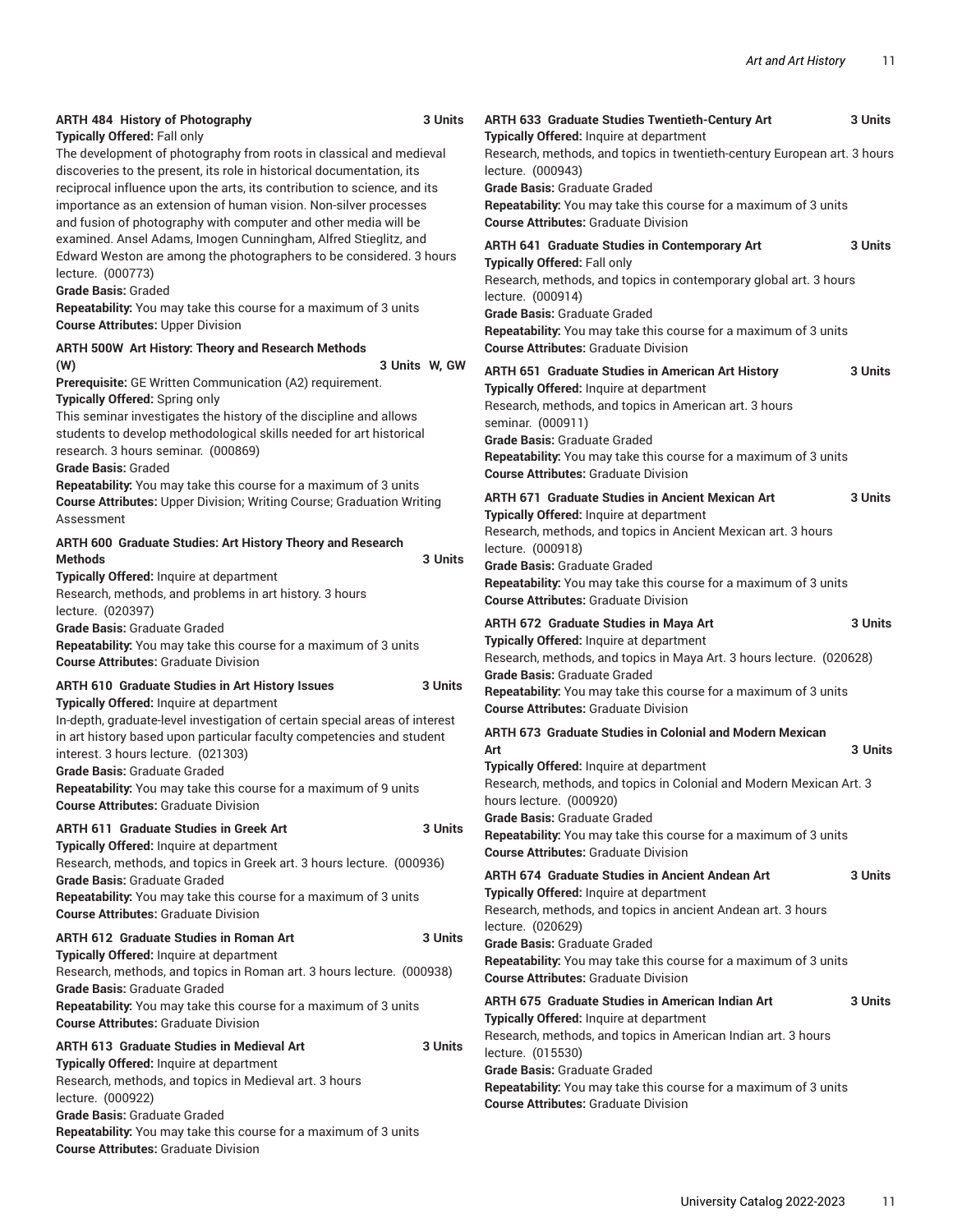#### **ARTH 676 Graduate Studies in African Art 3 Units**

**Typically Offered:** Inquire at department

Research, methods, and topics in African art. 3 hours lecture. (020398) **Grade Basis:** Graduate Graded

**Repeatability:** You may take this course for a maximum of 3 units **Course Attributes:** Graduate Division

#### **ARTH 684 Graduate Studies in History of Photography 3 Units Typically Offered:** Fall only

Research, methods, and topics in history of photography. 3 hours lecture. (020399)

**Grade Basis:** Graduate Graded

**Repeatability:** You may take this course for a maximum of 3 units **Course Attributes:** Graduate Division

# **Interior Architecture**

### **ARTI 115 Introduction to Interior Design 3 Units**

#### **Typically Offered:** Fall only

This course provides the student with an overview of the interior design profession. Through a survey of significant spaces and innovations in styles and furnishings students examine how interior design affects human activity. Life safety codes and human performance are emphasized. 3 hours lecture. (000732)

#### **Grade Basis:** Graded

**Repeatability:** You may take this course for a maximum of 3 units **Course Attributes:** Lower Division

### **ARTI 231 Graphics I: Design Communication 3 Units**

**Prerequisite:** ARTI 115, ARTS 122, ARTS 123, or faculty permission. **Corequisites:** ARTI 261.

#### **Typically Offered:** Fall only

The ability to sketch design ideas confidently is a valuable tool for designers. This course emphasizes the skill of drawing quickly by teaching visual note taking, generating visual ideas, working from nonvisual sources, and establishing a method for accurate perspective drawing. Manual architectural drafting introduced as means of visual communication. Color rendering techniques are introduced that add surface texture, tonality, reflections, and shades and shadows. 6 hours activity. (020509)

#### **Grade Basis:** Graded

**Repeatability:** You may take this course for a maximum of 3 units **Course Attributes:** Lower Division

#### **ARTI 232 Graphics II: Digital Visual Communication 3 Units**

**Prerequisite:** ARTI 115, ARTI 231, ARTS 250 or faculty permission. **Typically Offered:** Spring only

This is an introductory course into architectural digital visual communication methods in Computer Aided Design using AutoCAD, an industry standard computer-aided drafting (CAD) application software. Students work with basic lines and editing commands to more complicated concepts in computer drafting. They produce basic floor plans, elevations, sections, and details required in the residential drafting field. Digital modeling and rendering of three-dimensional environment will be introduced for design development and presentations. 6 hours activity. (000782)

#### **Grade Basis:** Graded

**Repeatability:** You may take this course for a maximum of 3 units **Course Attributes:** Lower Division

#### **ARTI 261 Design Studio I 3 Units**

**Prerequisite:** ARTI 115, ARTS 122, ARTS 123, or faculty permission. **Corequisites:** ARTI 231.

**Typically Offered:** Fall only

This course emphasizes a systematic approach to the design process: conceptualization, development, and synthesis. Students explore two and three-dimensional communication techniques to effectively develop and present design ideas by understanding architectural space to measure the existence and expand awareness, focusing on compositional principles of design and methods for analyzing and generating spatial organizations. A grade of 'C' or higher is required in this course to continue in the Interior Architecture BFA program. 6 hours activity. (020621)

#### **Grade Basis:** Graded

**Repeatability:** You may take this course for a maximum of 6 units **Course Attributes:** Lower Division

#### **ARTI 333 Graphics III: BIM (Building Information Modeling) 3 Units Prerequisite:** ARTI 231.

#### **Typically Offered:** Fall only

This course expands Building Information Modeling (BIM) skills to include residential and commercial design projects and the use of features such as building construction, multi-levels, curtain walls, and store fronts. Students expand the use of Building Information Modeling by using more advanced programs features to implement commercial design into the projects. 6 hours activity. (000766) **Grade Basis:** Graded

**Repeatability:** You may take this course for a maximum of 3 units **Course Attributes:** Upper Division

#### **ARTI** 362 Design Studio II **362 Design Studio II 362 3 Units**

**Prerequisite:** ARTI 261 or faculty permission

**Typically Offered:** Spring only

This course expands upon the interior design issues introduced in ARTI 261 through their application in small-scale interior projects of increasing size and complexity. Emphasizes the further development of methods and processes for design development, understanding basic design principles and elements, and analyzing design requirements through written, oral, graphic, and three-dimensional documentation. Design projects consist with small scale residential projects deals with both inside-out, outside-in design approach. 6 hours activity. (000817) **Grade Basis:** Graded

**Repeatability:** You may take this course for a maximum of 3 units **Course Attributes:** Upper Division; Sustainable Course

#### **ARTI 363 Design Studio III 3 Units**

**Prerequisite:** ARTI 362 or faculty permission.

**Typically Offered:** Fall only

This course emphasizes discussion and application of design philosophies, theories, and creative design strategies at the intermediate level. The emphasis includes; research, survey and analysis, design processes, spatial and functional analysis, design elements and principles, human factors, creative problem-solving, code requirements, selection of interior components, and preparation of a presentation. Design projects consist of interior design of hospitality environment. 6 hours activity. (020729)

#### **Grade Basis:** Graded

**Repeatability:** You may take this course for a maximum of 3 units **Course Attributes:** Upper Division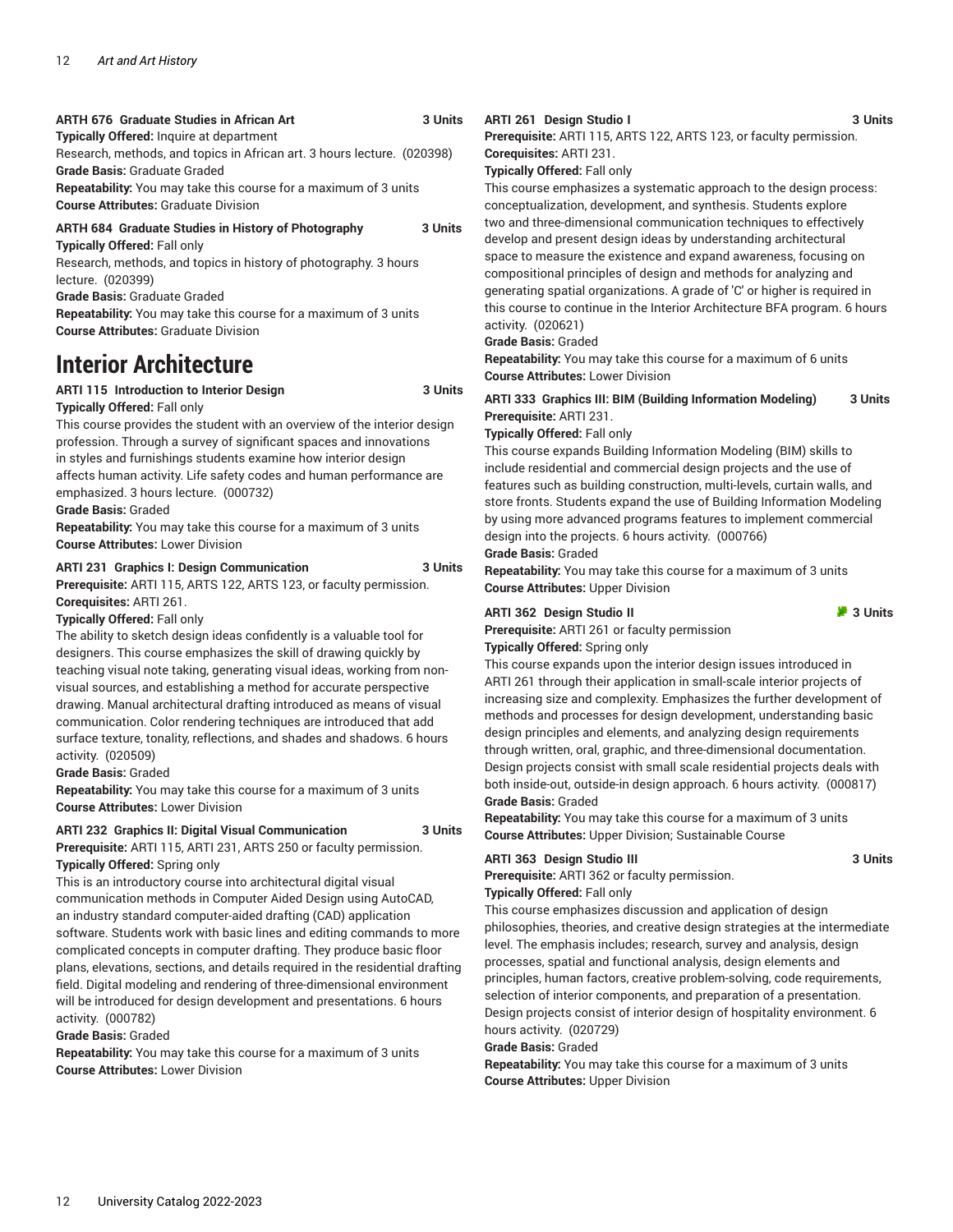#### **ARTI 372 Interior Materials and Finishes 3 Units**

**Prerequisite:** ARTI 115, ARTI 261 or faculty permission.

#### **Typically Offered:** Spring only

This course introduces the building materials and finishes used in interior applications in the context of their environmental impact, their implications for human health and safety, and their potential contribution to the design of architectural interiors. This course covers how to use finishes and materials appropriately for interior applications; study how materials are installed and how they transition into one other; understand the substructure on which they are applied and how to specify materials properly. Activities include lectures and panel discussion by product representatives. Field trips to showrooms and manufacturing facilities to expand your resource base. 2 hours activity, 2 hours lecture. (000734) **Grade Basis:** Graded

**Repeatability:** You may take this course for a maximum of 3 units **Course Attributes:** Upper Division; Sustainable Course

#### **ARTI** 373 Interior Lighting and Color **373** Units

**Prerequisite:** ARTI 115, ARTI 261 or faculty permission.

#### **Typically Offered:** Fall only

This course focuses on lighting design based upon critical awareness of the luminous environment. Lighting fundamentals and applications for various types of interior environment are emphasized. Students learn to analyze the spatial requirements for light, select proper systems, draw reflected ceiling plans, draw electrical plans, lighting legends, lighting schedules, codes and emergency lighting. Understanding daylight and how to control it will be also be discussed. This course addresses the relationship of interior lighting and color. Students explore the application of color theory to interior design. 2 hours activity, 2 hours lecture. (000768)

**Grade Basis:** Graded

**Repeatability:** You may take this course for a maximum of 3 units **Course Attributes:** Upper Division; Sustainable Course

# **ARTI 434 Graphics IV: Construction Documentation 3 Units**

**Prerequisite:** ARTI 333 or faculty permission.

#### **Typically Offered:** Spring only

This course emphasizes the overview of interior architecture construction and detailing. Students create a set of working drawings for projects designed in the interior architecture studio. This course covers advanced problems in design and detailing of interior finish systems such as millwork details, cabinetry, electrical components, mechanical components, fittings, finish and equipment schedules with an integration to building codes and life safety requirements. 6 hours activity. (020727)

#### **Grade Basis:** Graded

**Repeatability:** You may take this course for a maximum of 3 units **Course Attributes:** Upper Division

#### **ARTI 454 Hospitality Design 1999 12:45 The State of ARTI 454 Hospitality Design**

**Prerequisite:** ARTI 231, ARTI 232, ARTI 261. **Typically Offered:** Spring only

This course emphasizes discussion and application of design philosophies, theories, and creative design strategies at the intermediate level and the study of construction documents on the computer related to interior environments and applied to a studio project. Emphasis includes research, survey and analysis, design processes, spatial and functional analysis, code requirements, and selection of interior components. Design projects consist of interior design of the exhibition and retail environment. 2 hours activity, 2 hours lecture. (000863) **Grade Basis:** Graded

**Repeatability:** You may take this course for a maximum of 3 units **Course Attributes:** Upper Division; Sustainable Course

#### **ARTI 464 Design Studio IV 3 Units**

**Prerequisite:** ARTI 363 or faculty permission. **Typically Offered:** Spring only

This course emphasizes discussion and application of design philosophies, theories, and creative design strategies at the intermediate level and the study of construction documents on the computer related to interior environments and applied to a studio project. Emphasis includes research, survey and analysis, design processes, spatial and functional analysis, code requirements, and selection of interior components. Design projects consist of interior design of the exhibition and retail environment. 6 hours activity. (000820)

#### **Grade Basis:** Graded

**Repeatability:** You may take this course for a maximum of 3 units **Course Attributes:** Upper Division; Sustainable Course

#### **ARTI 465 Design Studio V 3 Units**

**Prerequisite:** ARTI 464 or faculty permission.

#### **Typically Offered:** Fall only

This course emphasizes discussion and application of design philosophies, theories, and creative design strategies at the advanced level. Emphasis includes research, survey and analysis, design processes, spatial and functional analysis, code requirements, and selection of interior components. Design projects consist of institution and/or work environment. 6 hours activity. (020728)

#### **Grade Basis:** Graded

**Repeatability:** You may take this course for a maximum of 3 units **Course Attributes:** Upper Division

#### **ARTI 474 Building Systems and Environmental Technologies 3 Units Prerequisite:** ARTI 363 or faculty permission.

#### **Typically Offered:** Fall only

This course focuses on the foundations knowledge, concepts, and skills fundamental to structure, construction, and materials. Interior building systems in relation to human sensory reactions, psychological factors, health, safety, and comfort including building codes relating to building systems are addressed. The vocabulary and concepts of environmental technologies related to lighting, acoustics, water and waste for architectural and interior design. 2 hours activity, 2 hours lecture. (020730)

#### **Grade Basis:** Graded

**Repeatability:** You may take this course for a maximum of 3 units **Course Attributes:** Upper Division; Sustainable Course

#### **ARTI 485W Portfolio (W) 3 Units W, GW**

**Prerequisite:** GE Written Communication (A2) requirement or faculty permission.

#### **Typically Offered:** Spring only

This course assists and mentors students in assembling a comprehensive portfolio of their academic work. Students learn various formats and processes used in creating a portfolio. Methods and examples or organization and layout are covered. The purpose of the portfolio is to showcase each student's best technical, creative, and analytical skills. The end product is a customized template than can then be supplemented with new projects as students continue to develop professionally. 3 hours activity. (000866)

**Grade Basis:** Credit/No Credit

**Repeatability:** You may take this course for a maximum of 3 units **Course Attributes:** Upper Division; Sustainable Course; Writing Course; Graduation Writing Assessment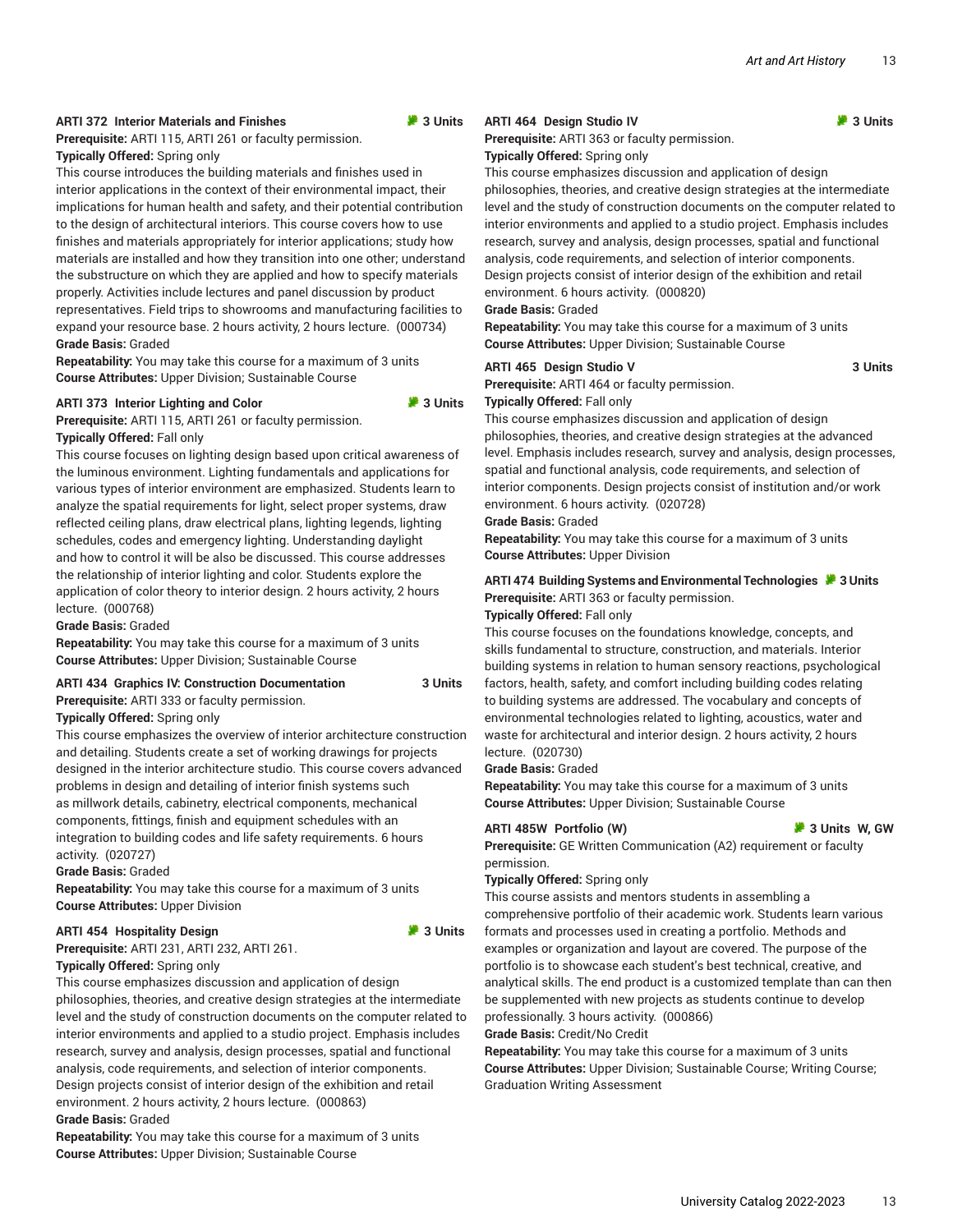#### **ARTI 489 Professional Practice and Internship Program 3 Units Prerequisite:** ARTI 363 or faculty permission.

**Typically Offered:** Fall only

This course familiarizes students with the everyday business, legal, financial, and ethical considerations of the practicing designer. This course addresses business principles and practices as they relate to the field of Interior Architecture. Students immerse in the Interior Architecture profession through an internship at a design or architectural firm. With the guidance of the program coordinator and the supervision of the host organization to gain greater exposer to the real design world and prepare for their future profession. A total of 90 internship hours either at an interior design, interior architecture, or community organization (habit for humanity, frugal house, university grant supported projects, etc.) is required with a year period. Ten 75 minute lectures plus 90 internship hours. 3 hours supervision. (021780)

**Grade Basis:** Credit/No Credit

**Repeatability:** You may take this course for a maximum of 3 units **Course Attributes:** Upper Division

**ARTI 566 Design Studio VI: Senior Design Studio 3 Units Prerequisite:** ARTI 465 or faculty permission.

**Typically Offered:** Spring only

This course emphasizes an advanced design experience of students' choice of an interior environment of complex scope and scale to meet the needs of specific clients, and prepare students for the practice of the profession. The projects address issues of design of the 21st century and integrate all aspects of the curriculum. 6 hours activity. (020731) **Grade Basis:** Graded

**Repeatability:** You may take this course for a maximum of 6 units **Course Attributes:** Upper Division

# **Art and Art History Department**

# **The Faculty**

**John D Baca** 2005 Lecturer Master of Fine Arts Rhode Island School Of Design

**Patrick L Collentine** 2001 Lecturer Bachelor of Arts CSU-Chico

**Cameron G Crawford** 1995 Chair Master of Fine Arts Univ Of Washington

**Cameron G Crawford** 1995 Professor Master of Fine Arts Univ Of Washington

**Adria N Davis** 2009 Lecturer Master of Fine Arts CSU-Chico

**Rina C Faletti** 2020 Lecturer Doctor of Arts Univ Of Texas At Austin

**Joshua M Funk** 2017 Assistant Professor Master of Fine Arts Lesley College

**Kijeong Jeon** 2006 Professor

Master of Arts Univ Of Oregon

**Bobbie R Jones** 2003 Lecturer Master of Arts CSU-Chico

**Trevor E Lalaguna** 2008 Lecturer Master of Fine Arts CSU-Chico

**Matthew Looper** 1998 Professor Doctor of Philosophy Frank Phillips College

**Eileen M Macdonald** 2002 Professor Master of Fine Arts Southern Illinois Univ-Carbond

**Nancy J Meyer** 1998 Lecturer Bachelor of Fine Arts School Of Art Institute Of Chi

**Rachel S Middleman** 2014 Associate Professor Doctor of Philosophy Univ Of Southern Cal

**Asa S Mittman** 2008 Professor Doctor of Philosophy Stanford Univ

**Rouben Z Mohiuddin** 2009 Professor Master of Arts Southern Cal Institute Of Arch

**Michael P Murphy** 1994 Lecturer Master of Fine Arts Claremont Graduate School

**Jerome F Pouwels** 2006 Associate Professor Master of Fine Arts Univ Of Miami

**Dillon V Rapp** 2020 Lecturer Master of Fine Arts Univ Of Minnesota Twin Cities

**Lauren C Ruth** 2016 Associate Professor Master of Fine Arts Cranbrook Academy Of Art

**Rebecca L Shelly** 2017 Lecturer Master of Fine Arts Portland St Univ

**Nicholas E Steele** 2021 Lecturer Master of Arts CSU-San Francisco

**Masami Toku** 1999 Professor Doctor of Education Univ Of Illinois Urbana Campus

**Da Wang** 2022 Lecturer Master of Arts Univ Of Florida